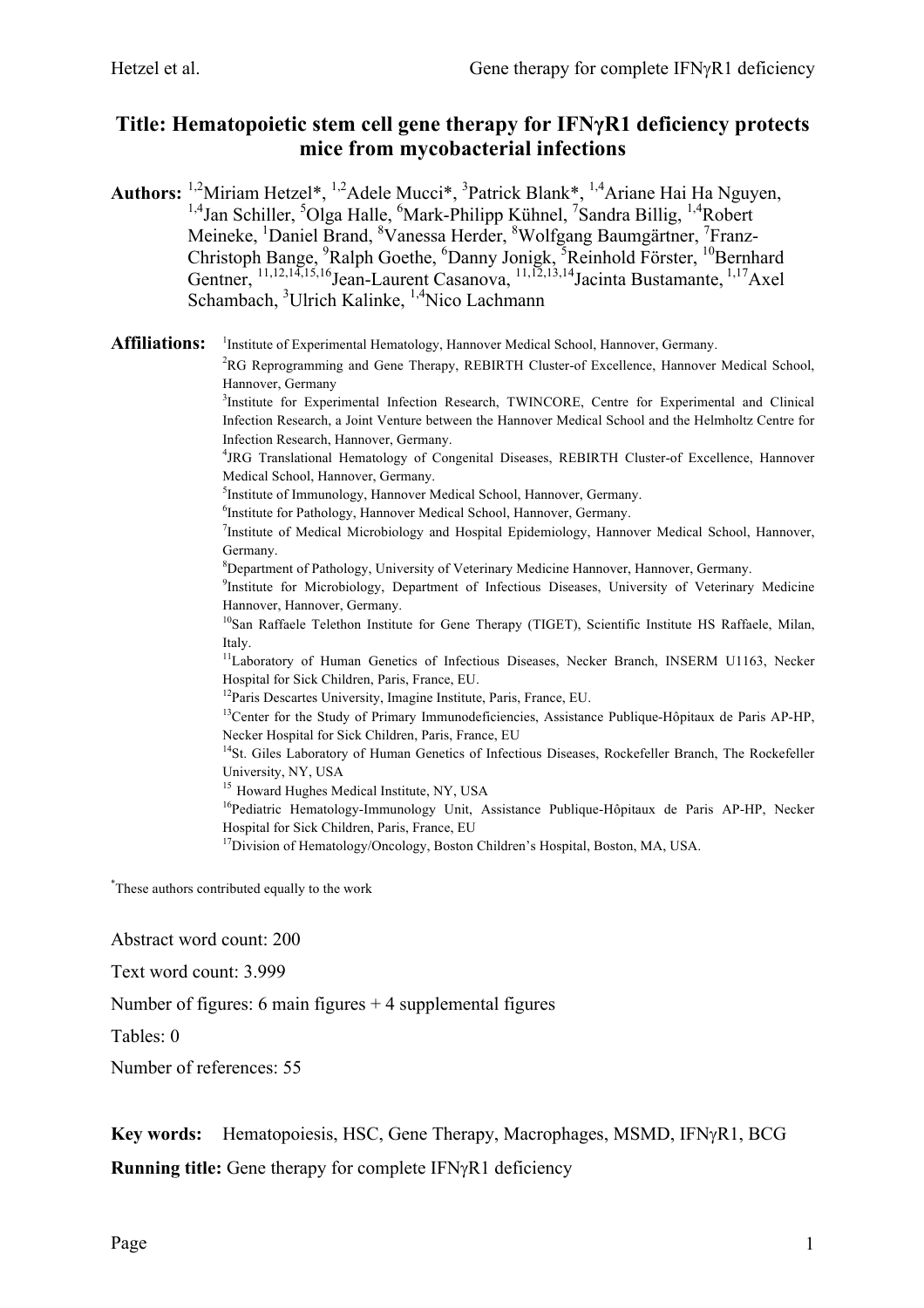## **Corresponding author:**

PD Dr. Nico Lachmann Institute of Experimental Hematology Hannover Medical School Carl-Neuberg-Str.1 D-30625 Hannover Phone: +49 511-532-5266 E-Mail: lachmann.nico@mh-hannover.de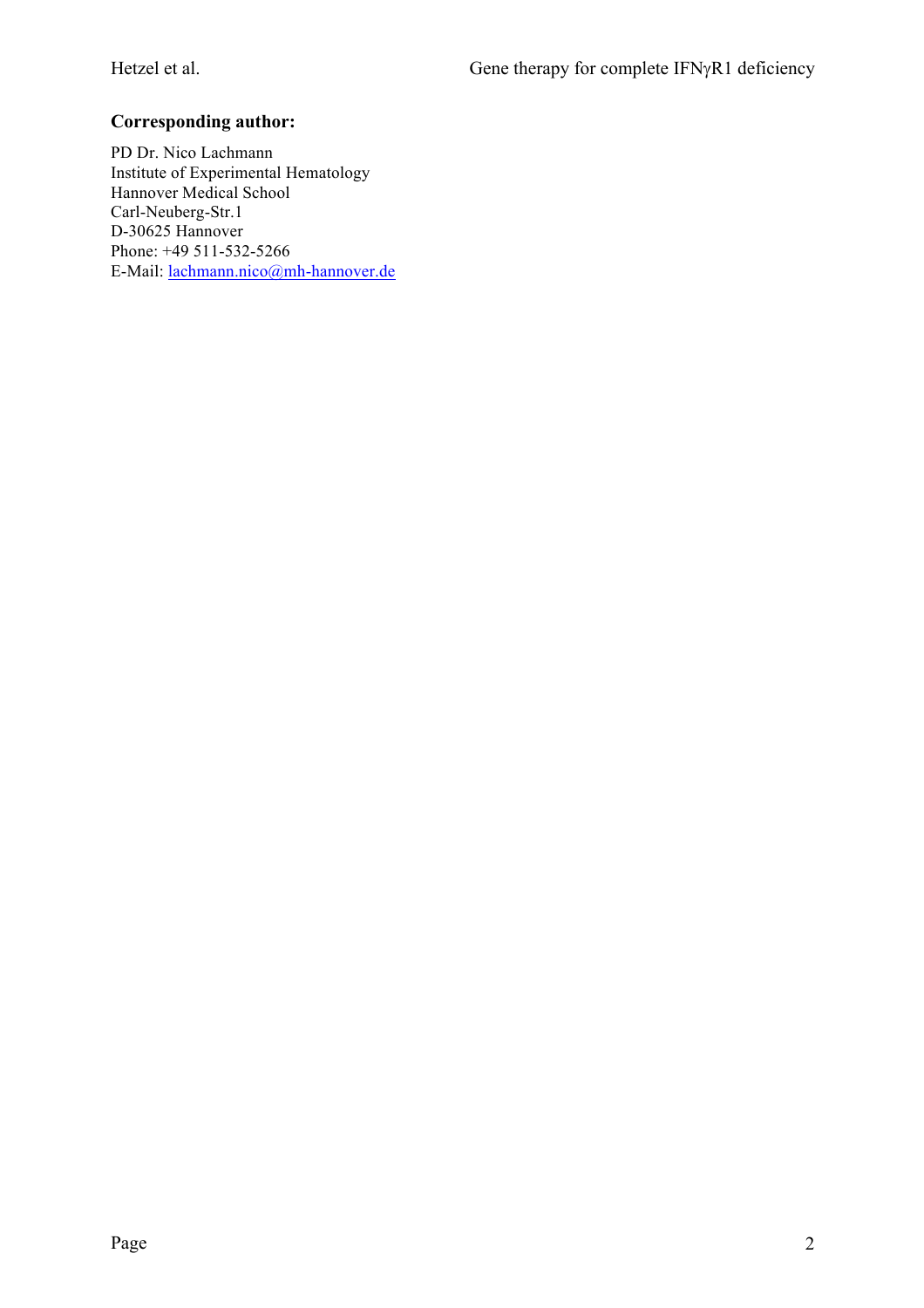## **Key points:**

#### **1. Hematopoietic cell and gene therapy can prevent in vivo infections by** *Mycobacteria spp.* **using different SIN lentiviral vectors**

#### **2. Cellular repair of macrophages** *in vivo* **highlights phagocytes as key players in the disease progression of MSMD**

#### **Abstract**

Mendelian Susceptibility to Mycobacterial Disease (MSMD) is a rare primary immunodeficiency, characterized by severe infections caused by weakly virulent mycobacteria. Bi-allelic null mutations in genes encoding interferon gamma (IFNγ) receptor 1 or -2 (*IFN*G*R1, IFN*G*R2*) result in a life-threatening disease phenotype in early childhood. Recombinant IFNγ therapy is inefficient and hematopoietic stem cell transplantation (HSCT) has a poor prognosis. Thus, we developed a HSC gene therapy approach using lentiviral vectors expressing *Ifnγr1* either constitutively or myeloid-specifically. Transduction of mouse *Ifnγr1-/-* HSCs led to stable IFNγR1 expression on macrophages, which rescued their cellular responses to IFNγ. As a consequence, genetically corrected HSC-derived macrophages were able to suppress T-cell activation and showed restored anti-mycobacterial activity against *Mycobacterium avium* and *Mycobacterium bovis* Bacillus-Calmette-Guérin (BCG) *in vitro*. Transplantation of genetically corrected HSC into *Ifnγr1*-/- mice prior BCG infection prevented manifestations of severe BCG disease and maintained lung and spleen organ integrity, which was accompanied by a reduced mycobacterial burden in lung and spleen and a prolonged overall survival of transplanted animals. In summary, we demonstrate an HSCbased gene therapy approach for IFNγR1 deficiency, which protects mice from severe mycobacterial infections, thereby laying the foundation for a new therapeutic intervention in the corresponding human patients.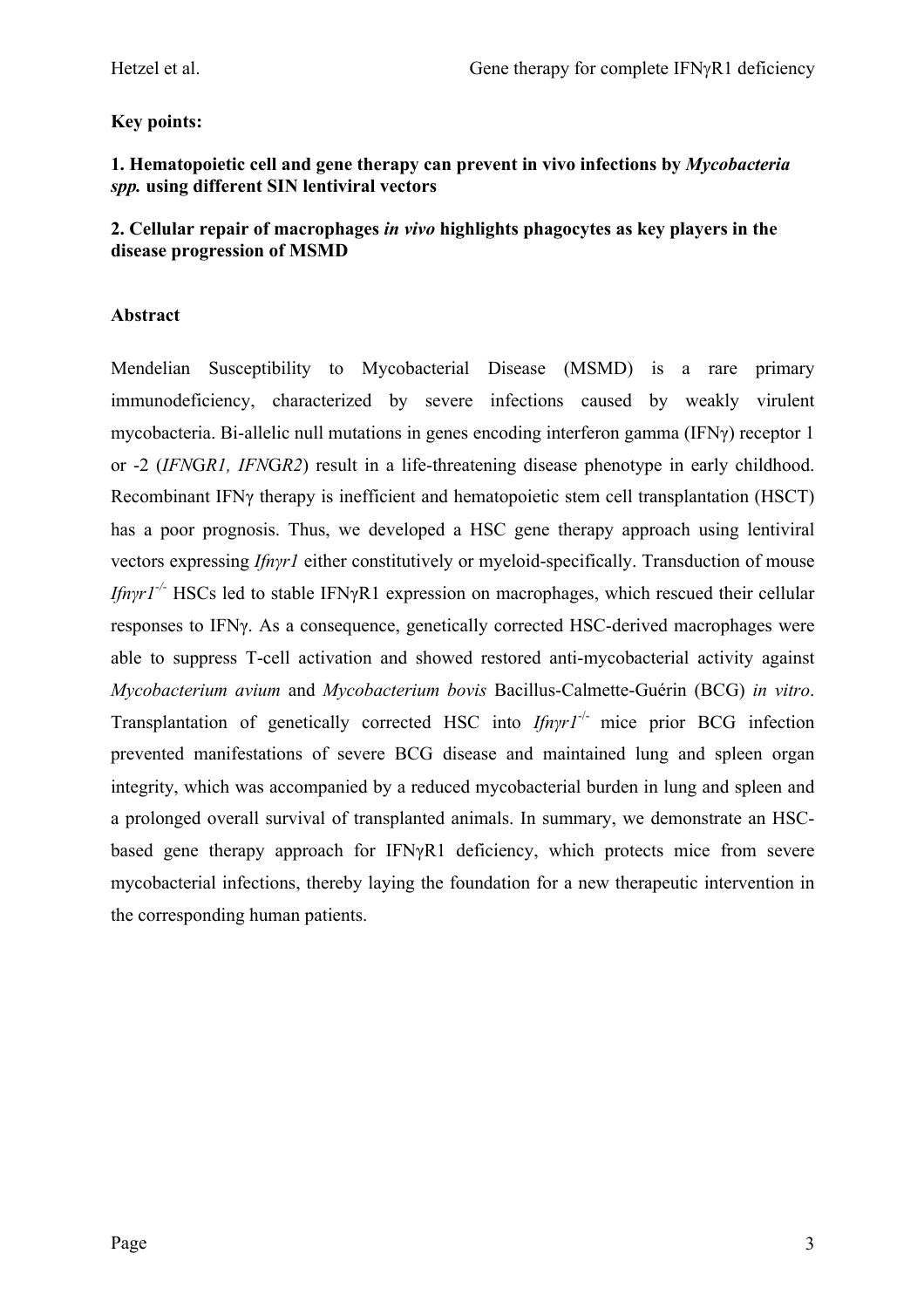#### **Introduction**

Hematopoietic stem cell gene therapy (HSCGT) is a promising approach for the treatment of a growing number of primary immunodeficiencies (PIDs). To date, numerous clinical trials are underway in order to improve the quality of life for patients suffering from severe combined immunodeficiency (SCID-X1 or ADA-SCID), Wiskott-Aldrich syndrome (WAS), or Chronic Granulomatous Disease (CGD)<sup>1-4</sup>. Improvements in vector design and the use of safety improved self-inactivating (SIN) lentiviral vectors, have laid the foundation for today's new generation of HSC-based gene therapy  $5$ . Taken the aforementioned success, HSGCT may be extended to hematopoietic diseases in which the impaired blood and tissue leukocytes are unable to fight mycobacterial infections.

Along this line, bi-allelic mutations in *IFN*G*R1* have been associated from 1996 onward with a selective predisposition to severe infections by weakly virulent mycobacteria, including BCG vaccines and environmental mycobacteria (EM). This condition is known as Mendelian Susceptibility to Mycobacterial Disease (MSMD) (OMIM  $#209950$ )<sup>6,7</sup>. Mutations in several genes involved in the cross-talk between the myeloid and lymphoid cells that orchestrate IFNγ-mediated immunity have been described in patients with MSMD. As a consequence, tissue macrophages cannot destroy mycobacteria normally. MSMD-causing genes control either the production of IFN-γ (*IL12B*, *IL12RB1*, *TYK2*, *IRF8*, *ISG15*, *NEMO*) or the response to IFNγ (*IFN*G*R1*, *IFN*G*R2*, *STAT1*, *IRF8*, *CYBB*) <sup>8</sup> . The clinical features depend on the genotype.

The onset of MSMD in patients with the two most severe forms, autosomal recessive (AR) complete IFNγR1 and IFNγR2 deficiency, is typically before 3 years of age and is characterized by disseminated and persistent or recurrent infections by one or more mycobacterial species (e.g. BCG, *M. chelonae*, *M. avium*), which are life threatening <sup>8-13</sup>. Conservative treatment options for all patients primarily rely on vigorous treatment of mycobacterial infections by antibiotics. IFN $\gamma$  substitution therapy can only restore macrophage function in patients whose cellular responses to IFNγ are intact or impaired but not abolished. Indeed, patients suffering from AR and complete IFNyR1 (OMIM #209950) or IFN $\gamma$ R2 (OMIM #107470) deficiency do not respond to IFN $\gamma$  therapy  $\delta$ . Together, these two defects have a prevalence of around 1/100,000 births worldwide and have been found in most ethnicities. As of yet, 36 patients from 30 families have been described in the literature, while probably many more have been diagnosed <sup>8,14-19</sup>.

In patients suffering from complete  $IFN<sub>Y</sub>R1$  or  $IFN<sub>Y</sub>R2$  deficiency, antibiotics cannot be discontinued and allogeneic HSCT (alloHSCT) is the only curative treatment<sup>20-24</sup>.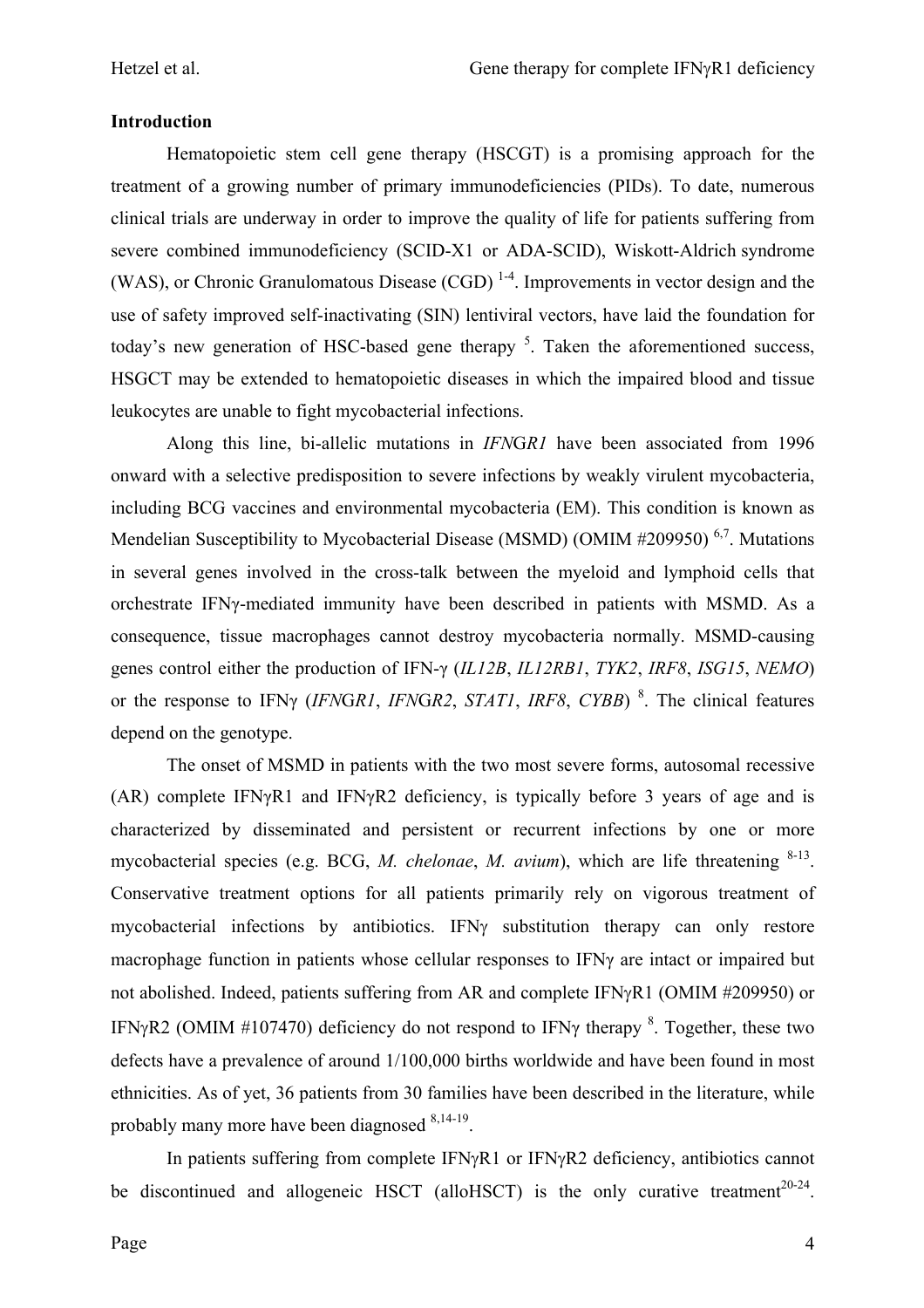However, substantial side effects such as recurrent infections during the transplantation scenario or even graft rejection still considerably limit the success of alloHSCT to treat AR complete IFN $\gamma$ R1 or IFN $\gamma$ R2 deficiency. The unusually high graft rejection is associated with high IFNg serum levels present in IFNγR-deficient MSMD patients, as their cells are not able to clear the IFNy from the blood <sup>25</sup>. This negative effect can even be exacerbated if IFNy is produced by alloreactive T cells in the donor graft  $^{26}$ . As a consequence, IFN $\gamma$  may interfere with the cell cycle of donor HSCs or induce cell death by up-regulating Fas ligand in combination with TNF $\alpha^{26-30}$ . With 17 reported deaths out of 36 patients, the overall prognosis of HSCT for patients suffering from IFN $\gamma$ R1 and IFN $\gamma$ R2 deficiency is poor, highlighting the need for improved therapeutic approaches.

As current forms of treatment are limited, we here envision to establish a HSCGT approach to restore the anti-mycobacterial function in hematopoietic cells *in vivo*. This approach would prevent the risks of graft rejection and graft versus host disease that are inherent to HSCT. To achieve this aim, we used lentiviral vector technology to correct the cellular response in the hematopoietic system to  $IFN<sub>Y</sub>$  and investigated the ability of genetically corrected macrophages to clear mycobacteria *in vitro* and *in vivo*.

Our findings suggest that restored expression of  $IFNvR1$  on macrophages is directly linked to the cellular repair of these cells and highlight a new cell-based treatment approach for the clinical condition of MSMD.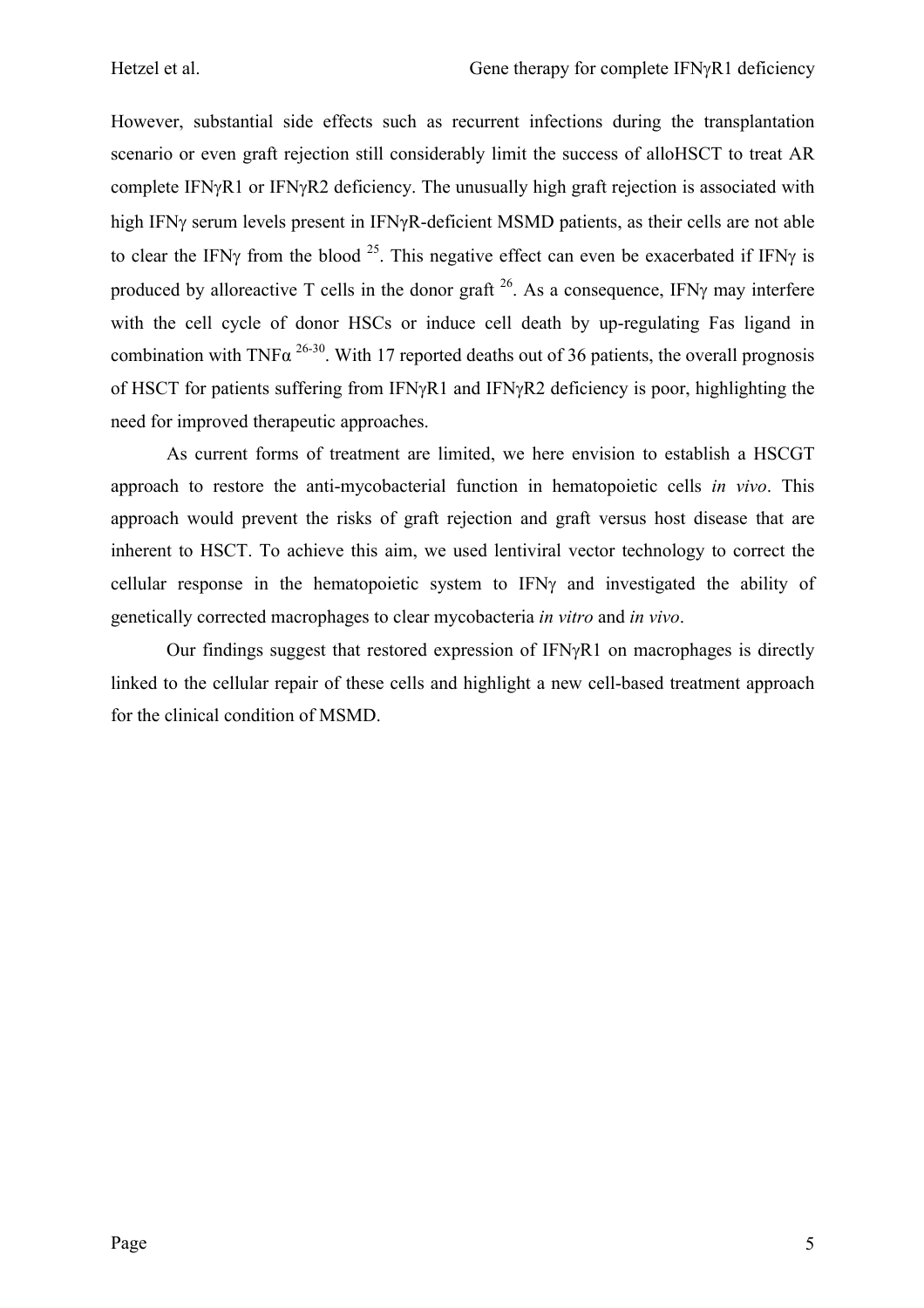#### **Methods**

#### *Design of lentiviral vectors*

*Ifnγr1* cDNA was introduced into third generation SIN lentiviral vectors downstream of either a spleen focus forming virus (SFFV) promoter (Lv.SFFV.Ifnγr1), a miR223 promoter (Lv.miR223.Ifnγr1), or a synthetic, myeloid-specific SP-146/gp91 promoter (Lv.MSP.Ifnγr1) and all constructs were also coupled with a green fluorescent protein (GFP) through an IRES.

#### *Cultivation of cells*

All cell lines and primary cells were kept under standard culture conditions at  $37 \degree C$ ,  $5\% CO<sub>2</sub>$ and 95% humidity. RAW264.7 cells were kept in 6-well adherent plates. Cells were kept in high glucose DMEM Medium (Gibco) supplemented with 10% fetal bovine serum (FBS) and 1% penicillin/streptomycin (both PAA).

#### *Mice*

B6.SJL-Ptprca-Pep3b/BoyJZtm (Ly5.1; CD45.1) mice were used as wild-type (WT) controls and B6.129S7-Ifngr1<sup>tm1Agt</sup>/J (*Ifnyr1<sup>-/-</sup>*) harboring a knockout in the *Ifnyr1* gene served as a disease model of MSMD. Mice were housed in the central animal facility of Hannover Medical School under specific-pathogen-free conditions in individually ventilated cages (IVC). Mice had had access to food and water *ad libitum*. All animal experiments were approved by the lower Saxony State animal welfare committee and were conducted according to the animal welfare law.

### *Isolation, cultivation and transduction of lineage negative cells*

Lineage negative cells were isolated from total bone marrow using lineage cell depletion kit (Miltenyi) following the manufacturer's instructions. Pre-stimulation of lineage negative cells was performed for 24 hours in STIF medium (StemSpan medium supplemented with 1mM Penicillin/Streptomycin, 2mM L-glutamine, 100 ng/ml mSCF, 20 ng/ml TPO, 20 ng/ml IGF-2 and 100 ng/ml FGF2). Thereafter, transduction of lineage negative cells was performed on RetroNectin<sup>®</sup> (Takara) coated plates using STIF medium and MOIs between 20 and 50 as previously described  $31$ 

### *Bone marrow transplantation*

*Ifnγr* $I^{-/-}$  recipient mice were irradiated with a single dose of 9 Gy. Lineage negative bone marrow cells of *Ifnγr1-/-* or WT donor mice were isolated as described above and injected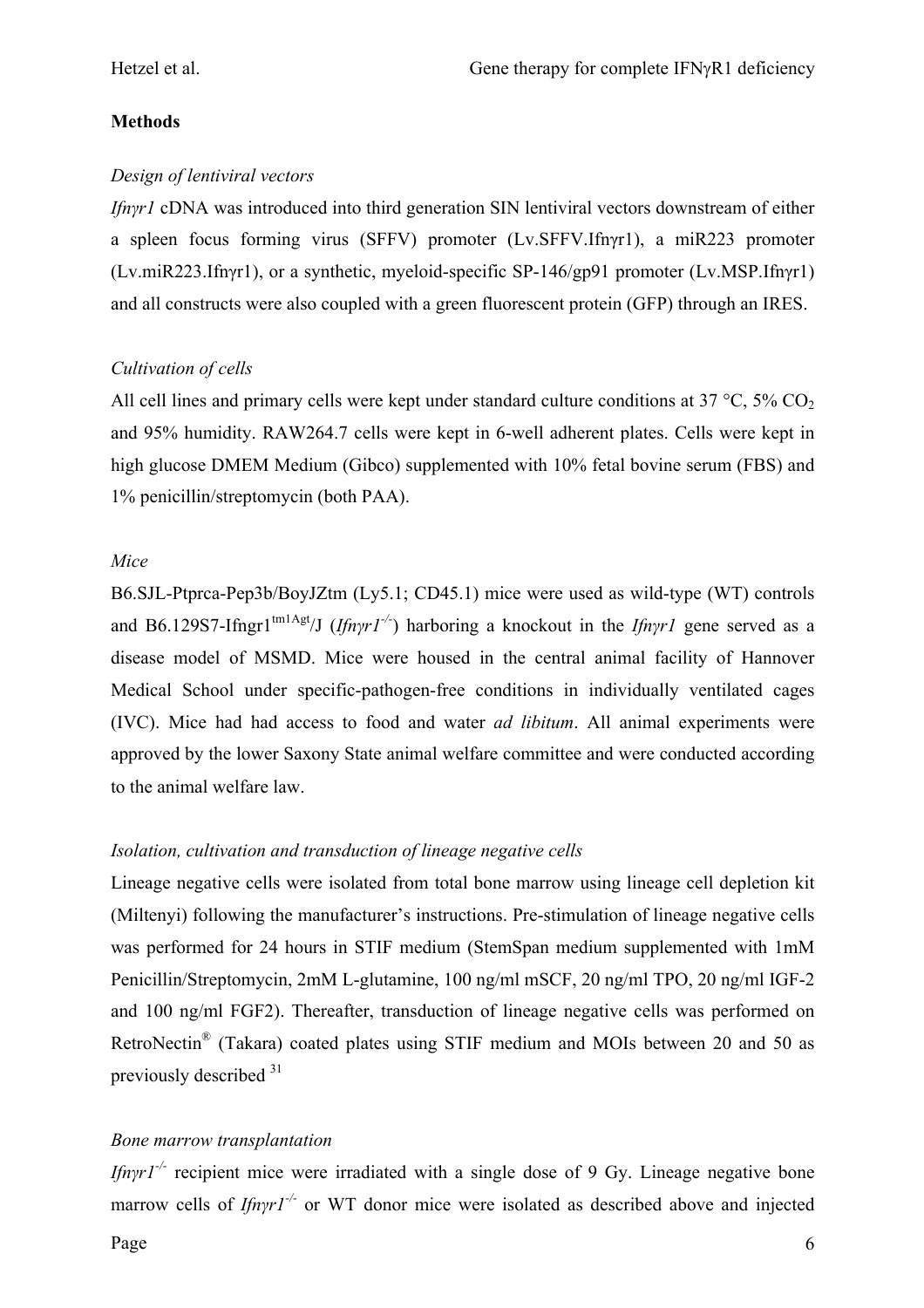intravenously into the tail vain of recipient mice 24 h post irradiation. Alternatively, lineage negative cells were transduced with SIN lentiviral vectors and transplanted by the same protocol. For some experiments, non-transplanted *Ifnγr1-/-* served as negative controls (also indicated in the respective figure legend).

#### *Pulmonary BCG infections*

After reconstitution of the hematopoietic system ( $>6$  weeks post transplantation), transplanted mice were infected by intratracheal application of  $1 \times 10^7$  CFU DsRed-labeled BCG-Pasteur under general anesthesia using *i.p.* injection of Ketamin/Rompun.

#### *Differentiation of lineage negative cells*

Lineage negative cells were differentiated into macrophages for 7-15 days in RPMI medium supplemented with 10% FBS, 1mM Penicillin/Streptomycin, and 30% of M-CSF supernatant produced by L929 cells as previously described  $31,32$ 

#### *Mycobacterium avium*

Intracellular killing of *M. avium* by macrophages was assessed as described in <sup>33</sup> with and without stimulation with IFNγ for 24 h. Macrophages were infected for 1 h with *M. avium* at an  $OD<sub>600</sub>$  of 0.1. Non-phagocytosed bacteria were removed by intense washing. At 1 and 24 h post infection cells were lysed using 0.1% Triton X100 in PBS and plated on Middlebrock 7H9 agar plates and incubated at 37°C. After 2 weeks colonies were counted.

### *BCG*

Transduced lineage negative cells were sorted and differentiated into macrophages. 200,000 cells per condition were seeded. 24 h prior to infection the cells were washed twice with PBS to remove remaining antibiotics. Cells were stimulated with 50 ng/ml IFNγ in RPMI 1640 (Gibco) supplemented with 10% FBS. Cells were infected with BCG at an MOI of 100 and incubated for 1 h to allow BCG uptake. Following that, 10 µg/ml Gentamycin was added to remove all extracellular BCG. Cells were harvested and lysed 1 h and 24 h post infection by using a 24g canula to resuspend the cells 10 times. Lysates were plated at different dilutions on 7H10 plates and incubated for 2 weeks until the colonies were counted. CFU/ml values were then calculated.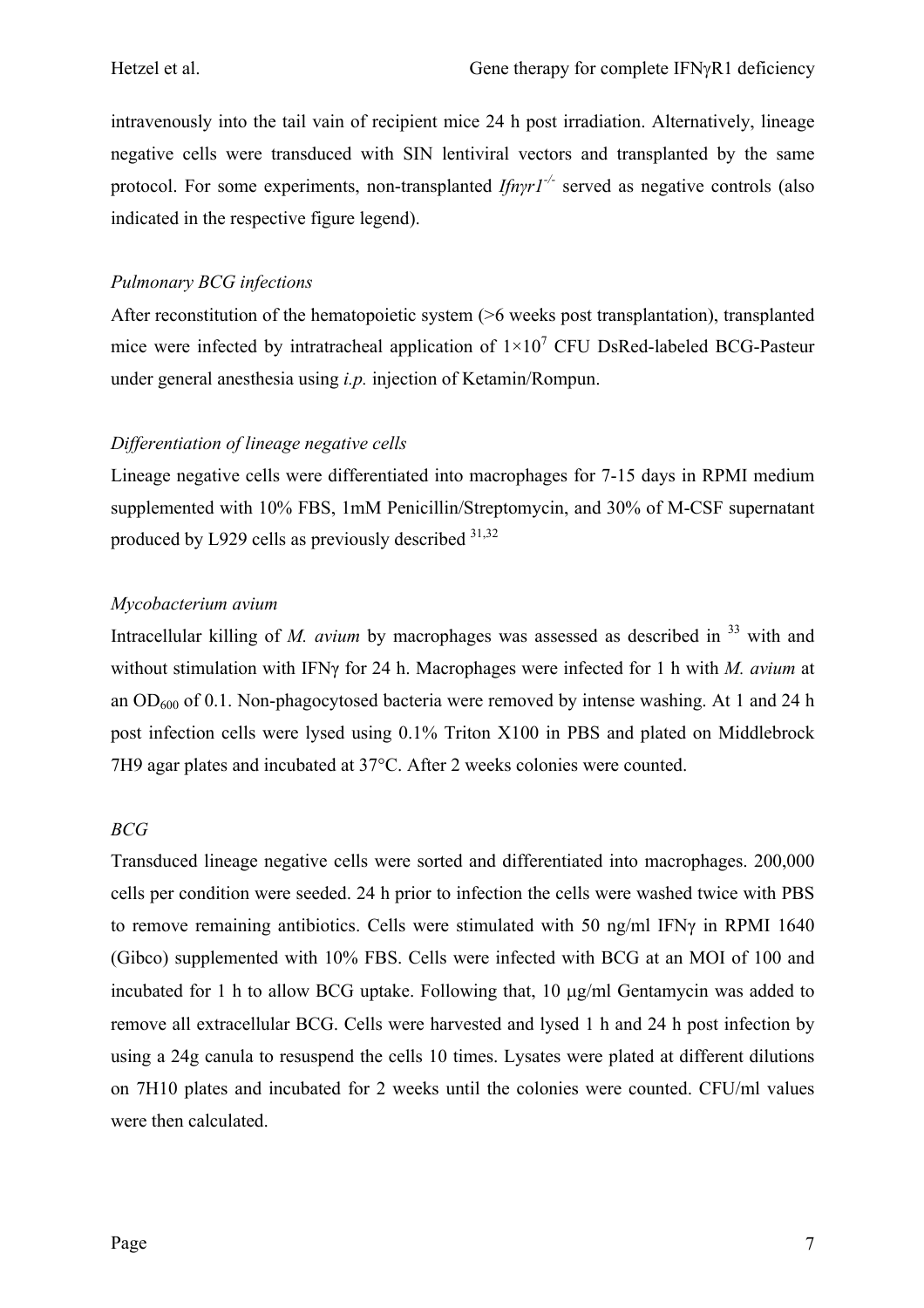## *IFNγ serum levels*

Blood of mice was drawn from the retrobulbar vein plexus and cell free serum was collected by centrifugation in serum separation tubes. Serum IFNγ levels were determined using the eBioscience mouse IFNγ Ready-SET-Go! ELISA kit.

#### *Light sheet microscopy*

Light sheet microscopy was performed as described before <sup>34</sup>.

### *Histology*

For histopathological investigation, formalin-fixed, paraffin-embedded lung tissue was sectioned at 2-3 um thickness, mounted on glass slides and stained with hematoxylin and eosin (HE). For immunohistochemistry, a polyclonal rabbit anti-eGFP antibody (1:10,000, catalog no.: orb303312, Biorbyt) was used. A microwave pretreatment over 20 minutes with citrate buffer was applied for antigen retrieval. As negative control, the primary antibody was replaced by rabbit serum. A peroxidase-conjugated avidin-biotin complex (Vector Laboratories) and 3.3- diaminobenzidine-tetrachloride in 0.1 M imidazole (Sigma-Aldrich) was used for visualization. Finally, sections were counterstained with Mayer's hematoxylin (Merck).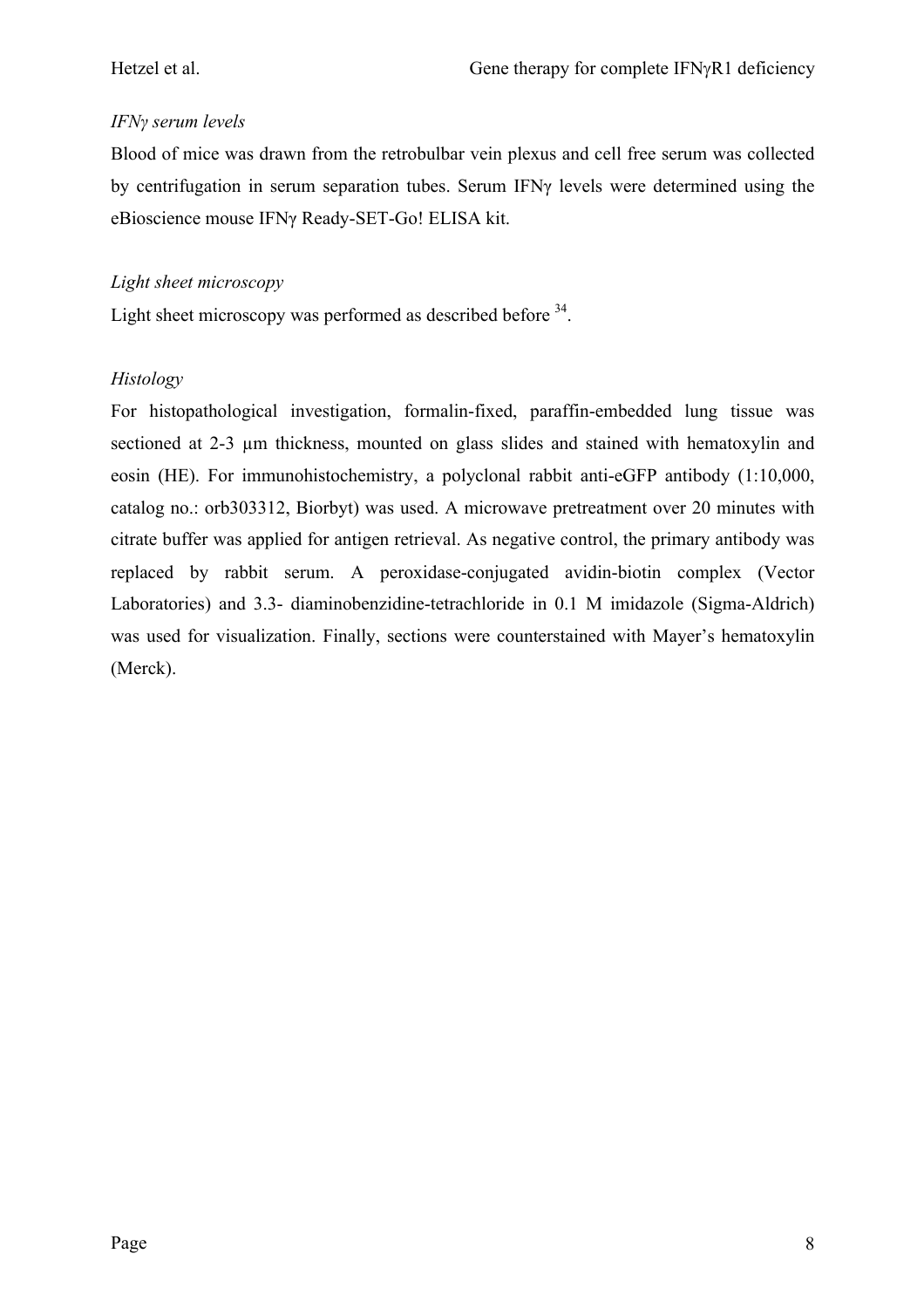#### **Results**

#### *Design of lentiviral vectors and safety studies in primary hematopoietic cells*

In order to establish a HSCGT approach for IFNγR1 deficiency, we made use of  $3<sup>rd</sup>$ generation SIN vectors to express a murine *Ifnγr1* cDNA from a spleen focus forming virus promoter/enhancer (SFFV) element. In order to assess transgene expression, we coupled the *Ifnγr1* cDNA via an internal ribosomal entry site (IRES) to an enhanced green fluorescent protein (GFP) (Lv.SFFV.Ifnγr1). The same lentiviral vector backbone was used to establish the control vector, expressing the GFP transgene directly under the control of the SFFV promoter (Lv.SFFV.GFP) (**Figure 1A**). As a first step, we evaluated vector-mediated transgene expression in the murine fibroblast cell line SC1, resulting in detectable levels of IFNγR1 (CD119) in cell lysates and on the cell surface (**Figure S1A-C**). Transgene expression was next evaluated in lineage negative hematopoietic stem/progenitor cells (HSPCs) of mice which are deficient in *Ifnγr1* (*Ifnγr1-/-*) and which faithfully recapitulate the MSMD phenotype upon infection with BCG <sup>25,35</sup>. Transduction of lineage negative HSPCs revealed co-expression of GFP and IFNγR1 in clear contrast to non-transduced *Ifnγr1-/* control cells (**Figure 1B**). Of note, mean fluorescent intensity (MFI) values of CD119 indicated higher expression levels of IFNγR1 in transduced *Ifnγr1-/-* cells compared to their wild type counterparts. As a next step, we followed a straight forward differentiation protocol using M-CSF to differentiate HSPCs towards macrophages. After seven days of differentiation, macrophages derived from Lv.SFFV.Ifnγr1-transduced *Ifnγr1-/-* HSPCs showed typical morphology on cytospins and surface marker expression of CD11b, CD200R, and F4/80, which was very much comparable to HSPC-derived macrophages from wild type or non-corrected *Ifnγr1-/-* cells (**Figure 1C and D and Figure S2**). Furthermore, stable transgene expression as well as normal rates of cell death and cell proliferation were observed in Lv.SFFV.Ifnγr1-transduced Raw 264.7 cells, further highlighting the functional expression of IFNγR1 upon transduction of our lentiviral vector (**Figure S3A-C**).

#### *Phenotypic correction of IFNγ functionality upon constitutive Ifnγr1 overexpression*

After we evaluated SFFV-mediated IFNγR1 expression on *Ifnγr1-/-* KO and WT cells, we studied the direct effect of IFNγ on corrected macrophages. As expression of MHC class II on macrophages can be induced upon stimulation with IFN $\gamma^{36}$ , we studied the upregulation of HLA-DR and of the co-stimulatory molecule CD86 (B7.2) upon treatment with IFNγ. Overexpression of IFNγR1 by the Lv.SFFV.Ifnγr1 construct was able to restore upregulation of HLA-DR in GFP<sup>+</sup> macrophages upon stimulation with IFNγ, whereas non-corrected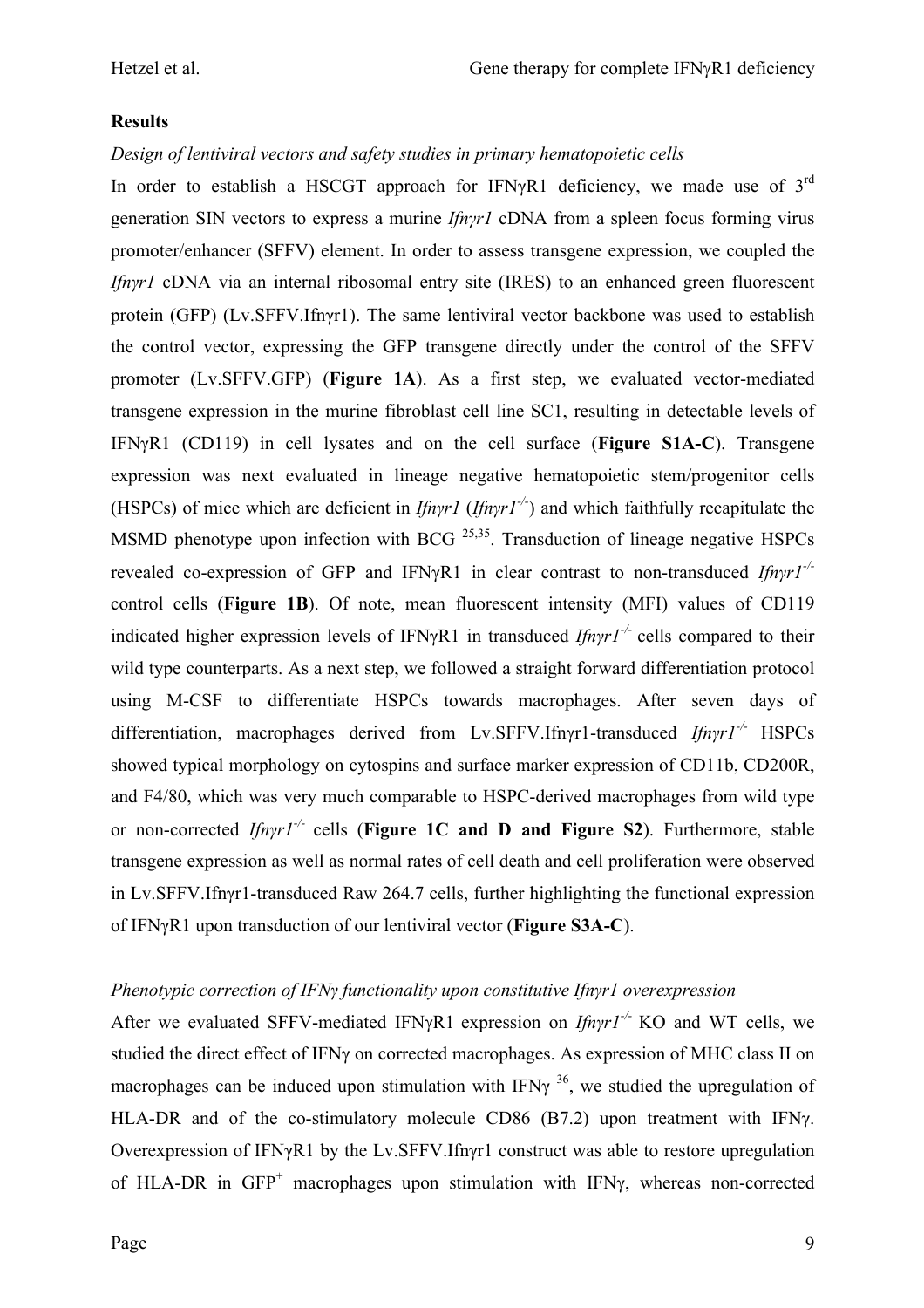Ifnγr1-/- cells showed no response (**Figure 2A**). A similar observation was made for CD86. Here similar to HLA-DR, only corrected  $GFP<sup>+</sup>$  macrophages showed restored upregulation of CD86 compared to WT cells (**Figure 2B**). Proper downstream signaling of IFNγ is induced upon initial binding to IFNγR1, and subsequent dimerization of the two IFNγR1 chains and the assembly of the functional IFNγR1/2 heterodimer receptor complex. While the IFNγ:IFNγR1/2 receptor complex forms a STAT1 binding site at the intracellular domain of IFNγR1, receptor-associated-activated JAK kinases are able to phosphorylate STAT1 and to induce proper downstream signaling <sup>37</sup>. Cultivation of Lv.SFFV.Ifnγr1-transduced macrophages led to IFNγ consumption over time, so that after 24 h of cultivation only 60- 80% of the original IFNγ input was detected (**Figure 2C**). A similar picture was observed for the ability to phosphorylate STAT1 in the presence of IFNγ. While WT or genetically corrected macrophages were able to phosphorylate STAT1, non-corrected *Ifnγr1-/* macrophages showed no pSTAT1 upregulation in the presence of IFNγ (**Figure 2D**). Proper downstream signaling was also evaluated for known downstream target genes of IFNγ such as *Interferon regulatory factor 1* (*Irf1*), *nitric oxide synthase 2* (*Nos2*), or *indoleamine 2,3 dioxygenase* (*Ido*). Stimulation of macrophages with IFNγ proved a restored expression pattern of *Irf1*, *Nos2*, and *Ido* in macrophages transduced with the Lv.SFFV.Ifnγr1 construct, which was very similar to WT cells (**Figure 2E**). In contrast, macrophages from *Ifnγr1-/* showed only background expression of the aforementioned genes (**Figure 2E**). While surface expression of HLA-DR and the secretion of IDO from macrophages have a direct effect on T cell behavior, we also analyzed the IFNγ-dependent ability of macrophages to suppress ovalbumin (OVA)-specific T cell proliferation in the presence or absence of antigen  $38$ . Cultivation of  $CD4^+$  T cells from OTII mice with OVA-loaded and IFN $\gamma$ -primed macrophages showed a clear reduction in the proliferation of T cells when either WT or genetically corrected macrophages were present (**Figure 2F**). In contrast, more than 80% of T cells still proliferated if co-cultured with *Ifnγr1-/-* macrophages (**Figure 2F**). As a final assessment of our lentiviral construct, we elucidated the IFNγ-dependent intracellular degradation of *Mycobacterium avium* (*M. avium*) or BCG. Irrespective of the mycobacterium used, genetically corrected macrophages showed restored intracellular degradation of either *M. avium* or BCG, which was at a level comparable to WT macrophages (**Figure 2G and H**).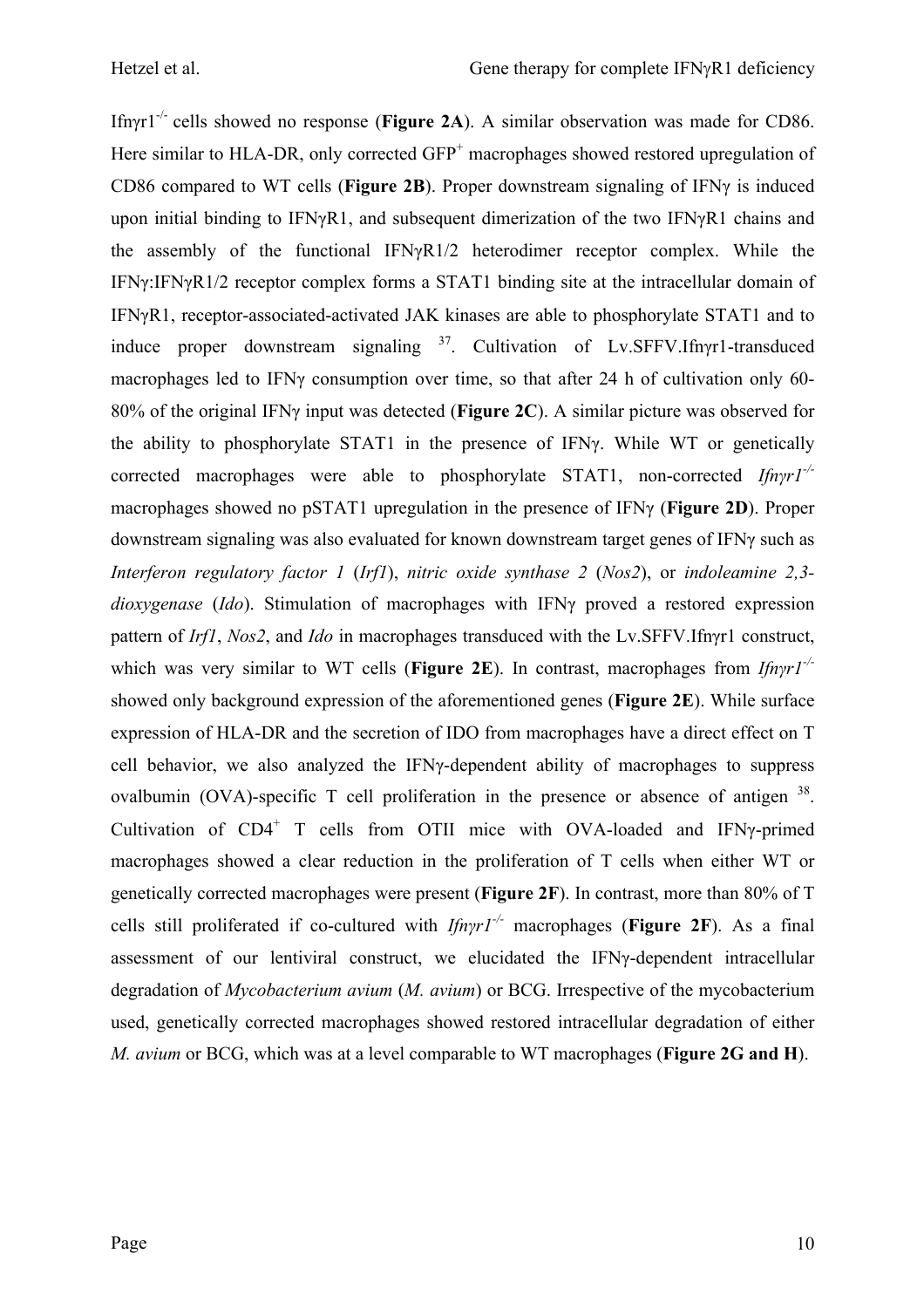# *Lineage restrictive expression of Ifnγr1 mediates phenotypic correction in HSPC-derived macrophages*

Following the promising *in vitro* results using the constitutive Lv.SFFV.Ifnγr1 lentiviral construct, we additionally designed 3<sup>rd</sup> generation SIN lentiviral constructs, which are able to express the murine *Ifnγr1* cDNA in a cell type-specific manner in cells of the myeloid lineage. In order to achieve this aim, we used either a fragment of the human miRNA223 promoter <sup>39</sup> (Lv.miR223.Ifnγr1) or a promoter harboring a 1.5kb minimal promoter sequence from the gp91phox locus fused to the SP146 synthetic promoter (Lv.MSP.Ifnγr1; MSP=myeloid specific promoter) (**Figure 3A**), previously shown to express transgenes cell type specific in the myeloid lineage 40,41. In order to evaluate the aforementioned constructs, we again isolated HSPCs from *Ifnyr1<sup>-/-</sup>* mice, transduced them and differentiated the cells towards macrophages. Irrespective of the constructs used, MFI values of transduced macrophages revealed distinct expression of IFNγR1, which was significantly higher than that in non-transduced *Ifnγr1-/* macrophages (**Figure 3B and C**). Of note, expression mediated by the Lv.MSP.Ifnγr1 construct revealed the highest expression of IFNγR1 compared to WT and Lv.miR223.Ifnγr1 transduced macrophages (**Figure 3B and C**). Following the detection of CD119 on the cell surface, we also evaluated key macrophage functions, which are dependent on IFNγ stimulation. Similar to studies performed with the Lv.SFFV.Ifnγr1 construct, also myeloidspecific expression of IFNγR1 was able to restore the upregulation of HLA-DR and CD86 in GFP positive macrophages (**Figure 3D and E**). In addition, both, Lv.miR223.Ifnγr1 and Lv.MSP.Ifnγr1 gene corrected cells were able to restore the expression of the IFNγR downstream targets *Irf1* and *Nos2* after stimulation of macrophages with IFNγ (**Figure 3F**). As a final assessment for our myeloid cell-specific gene therapy approach, we also tested the ability of genetically corrected cells to reduce IFNγ levels in cell culture supernatant and to clear intracellular BCG. HSPCs transduced with either Lv.miR223.Ifnγr1 or Lv.MSP.Ifnγr1 constructs and differentiated towards macrophages showed restored consumption of IFNγ from the medium, reaching levels of 40% reduction within 32h post treatment, whereas IFNγ levels in cultures with non-corrected *Ifnγr1-/-* macrophages remained unaffected (**Figure 3G**). Similarly, genetically corrected GFP positive macrophages showed restored intracellular degradation of BCG within 24 h post infection, whereas GFP negative cells from the same transduction were not able to clear BCG (**Figure 3H**). Similar to Lv.SFFV.Ifnγr1-transduced cells, also Lv.miR223.Ifnγr1- or Lv.MSP.Ifnγr1-transduced Raw264.7 cells showed stable transgene expression, which was in accordance with normal rates of apoptosis and proliferation (**Figure S3A-C**).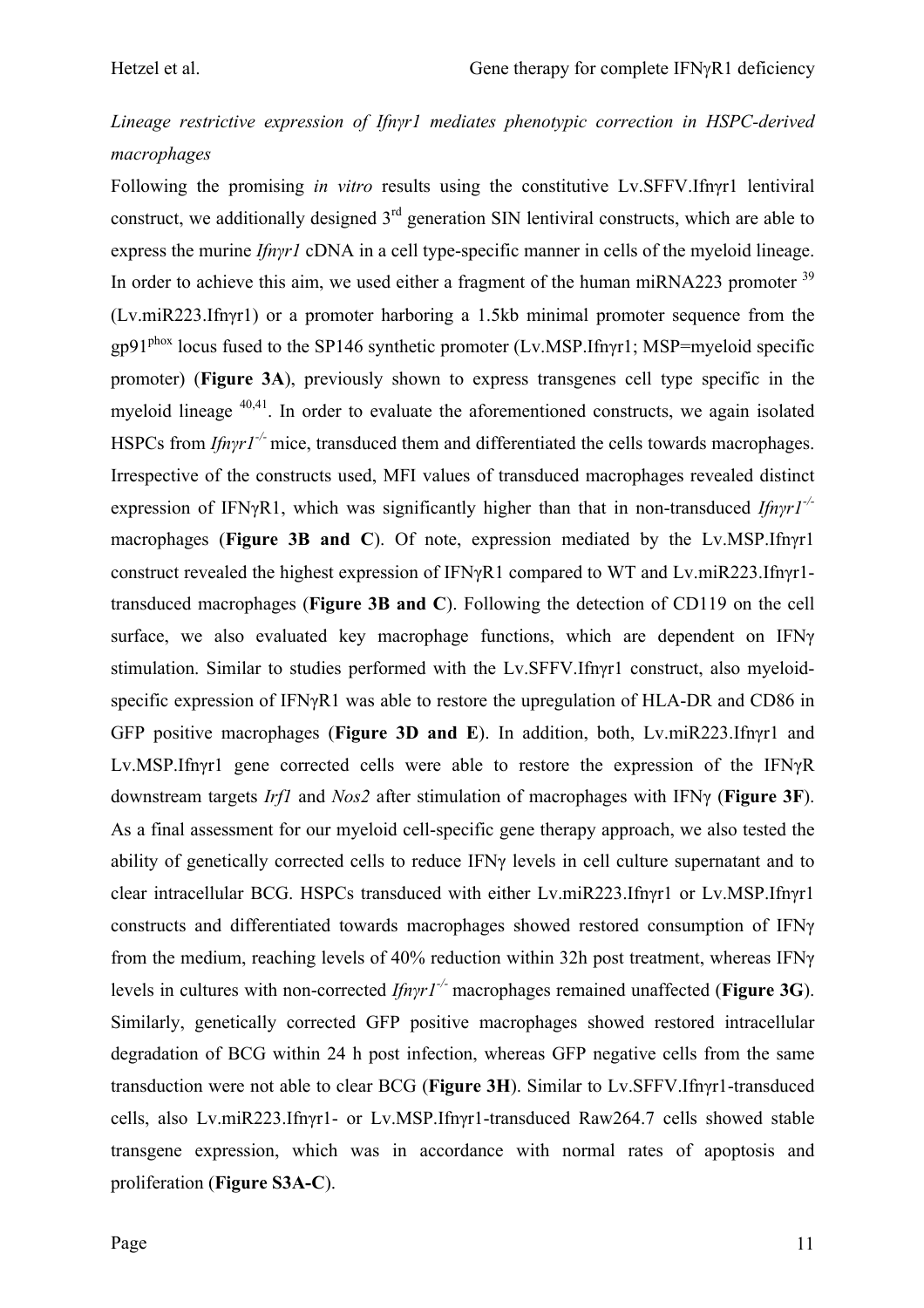# *Hematopoietic gene and cell therapy using genetically corrected HSPCs mediates protection against BCG infection in vivo*

As an *in vivo* assessment of our gene therapy approach, we used *Ifnγr1-/-* mice and established a HSCGT approach, with the overall aim to protect transplanted mice from BCG infection (**Figure 4A**). After 9 Gy lethal irradiation, *Ifnγr1-/-* recipient mice received lineage negative cells either from WT C57Bl/6, or non-corrected *Ifnγr1-/-* donor mice. Alternatively, *Ifnγr1-/* recipient mice were transplanted with genetically corrected lineage negative cells, transduced either with Lv.SFFV.Ifnγr1 or Lv.MSP.Ifnγr1 constructs (**Figure 4A**). Following a minimum time of 6 weeks to allow for reconstitution of the hematopoietic system, we performed intrapulmonary infection of transplanted mice with DsRed-BCG  $42$ , followed by an observation time period of 5-9 weeks (**Figure 4A**). Analyzing the vector copy numbers (VCN) in the bone marrow of transplanted animals, mice receiving Lv.GFP-transduced cells showed a VCN of 8-11, whereas cells from Lv.SFFV.Ifnγr1- or Lv.MSP.Ifnγr1-transplanted animals had a VCN of 1-2 or 0.5-2, respectively (**Figure 4B**). Of note, VCN values in the lungs increased post BCG infection in animals which received genetically corrected cells whereas mice transplanted with Lv.GFP-transduced HSC showed stable VCN values (**Figure 4B**). Detection of genetically corrected cells in the bone marrow and lung was associated with stabilized body weight ratios and with an increase in overall survival of transplanted mice following BCG infection (**Figure S4A and Figure 4C**). Irrespective of the viral construct used, *Ifnyr1<sup>-/-</sup>* mice transplanted with genetically corrected cells survived more than two months post infection, while control mice showed severe BCG related symptoms already 21 days post infection (**Figure 4C**). Similarly, mice, which received genetically corrected cells, showed low levels of IFNγ throughout the infection period, whereas Lv.GFP-transplanted mice showed increased values of IFNγ (**Figure 4D**).

# *Hematopoietic gene and cell therapy sustains organ integrity of Ifn<i>γr*1<sup>-/-</sup> *mice following BCG infection*

We next performed detailed analysis of hematopoietic organs following immunization with BCG. Transplantation of Lv.SFFV.Ifnγr1- or Lv.MSP.Ifnγr1-transduced cells into *Ifnγr1-/* mice prevented splenomegaly and led to a normalized spleen morphology as well as spleen to body weight ratio (**Figure 5A and B**). In addition, mice receiving genetically corrected cells had a splenic parenchyma with characteristic regions described as red and white pulp (**Figure 5C**). Moreover, detailed histology of spleen sections receiving genetically corrected cells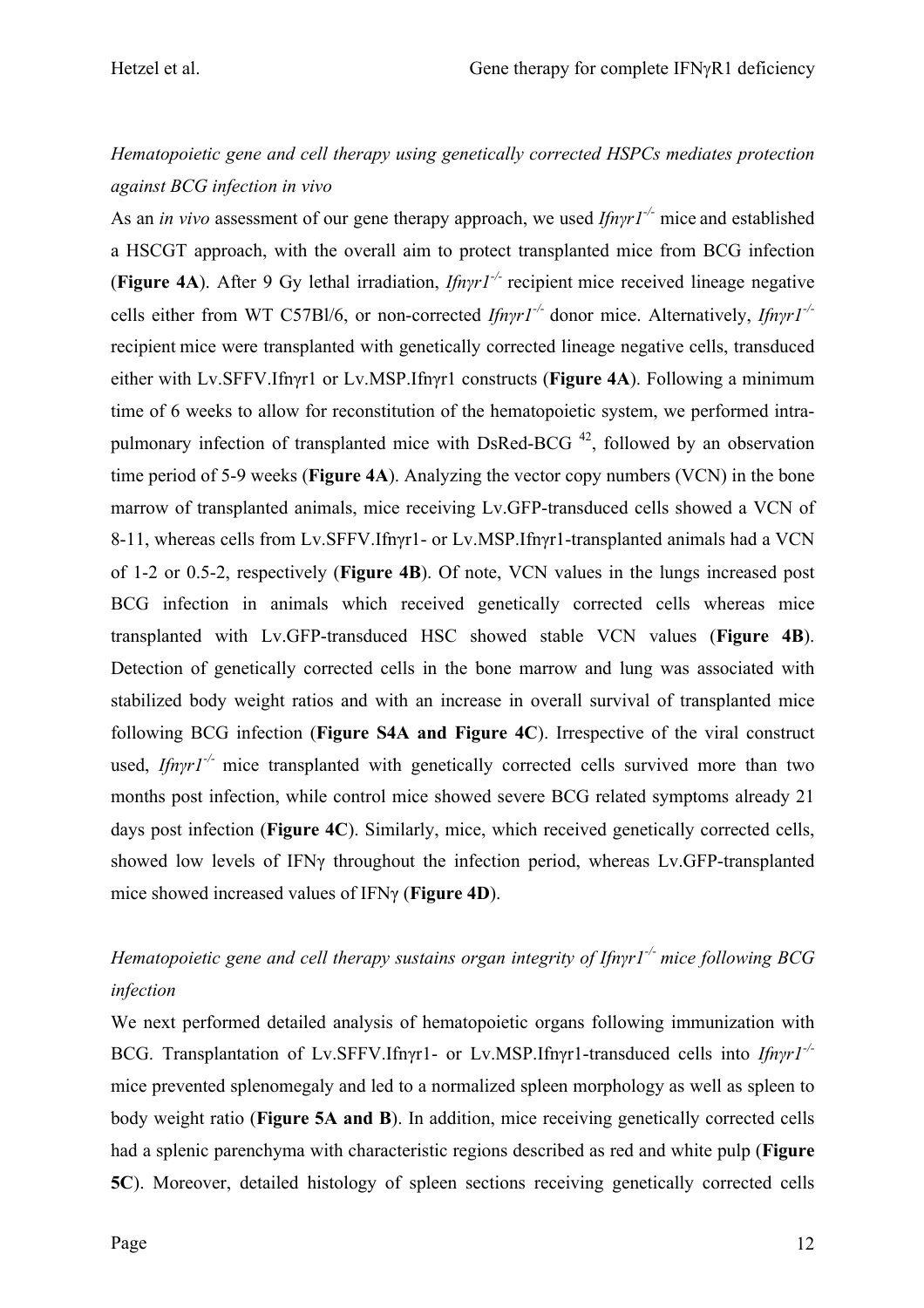revealed only mild multifocal granulomatous inflammation irrespective of the lentiviral construct used. In contrast, negative control mice showed moderate to severe multifocal granulomatous inflammation with multi-nucleated giant cells. In line with the aforementioned histopathology, mice that received genetically corrected cells showed a 10-100 fold decrease in the mycobacterial burden in spleen homogenates compared to negative control mice (**Figure 5D**). A similar protective effect was observed in the lung. *Ifnγr1-/-* mice which received Lv.SFFV.Ifnγr1- or Lv.MSP.Ifnγr1-transduced cells had a normal lung morphology comparable to that of mice receiving healthy wild type cells (positive controls), whereas mice which received non-corrected cells (negative control) showed clear signs of BCG-mediated infection (**Figure 6A**). The severity of BCG infection was also seen in light sheet microscopy analysis as DsRed positive BCG infections in the post-caval lung lobe of negative control mice (**Figure 6A and B**). In contrast, mice receiving healthy or genetically corrected HSCs had a much lower DsRed signal, highlighting a decreased BCG burden in the lung (**Figure 6A and B**) (**Supplemental Videos 1-4**). Similar observations were made for the inferior, middle, left and superior lung lobes (**Figure S4B**). Furthermore, total CFU analysis of lung tissue confirmed the reduced mycobacterial burden in the lung of transplanted mice. While negative control mice had a mean of  $3x10^5$  CFU per lung, mice that received genetically corrected cells showed bacterial burdens reduced by an order of magnitude (approx.  $3x10^4$  CFU per lung), irrespective of the lentiviral construct used (**Figure 6D**). Lung histology further supported the protective effect of genetically corrected cells in the lung. While Lv.MSP.Ifnγr1-transplanted animals showed a normal lung structure (**Figure 6E, picture 1 and 2**) and the presence of GFP-labeled macrophages in the bronchoalveolar space (**Figure 6F, picture 1 and 2**), Lv.GFP-transplanted negative control mice showed formation of pulmonary granulomas (indicated by \*) with multinucleated giant cells surrounded by collagen fibers (**Figure 6E and F, picture 3 and 4**). Although Ziehl-Neelsen staining of macrophages in both Lv.MSP.Ifnγr1 and Lv.GFP-transplanted mice revealed the presence of acid fast bacteria (**Figure 6G**), only macrophages from mice transplanted with Lv.MSP.Ifnγr1-transduced cells were able to degrade BCG while Lv.GFP macrophages started to form granulomas (**Figure 6D-G**).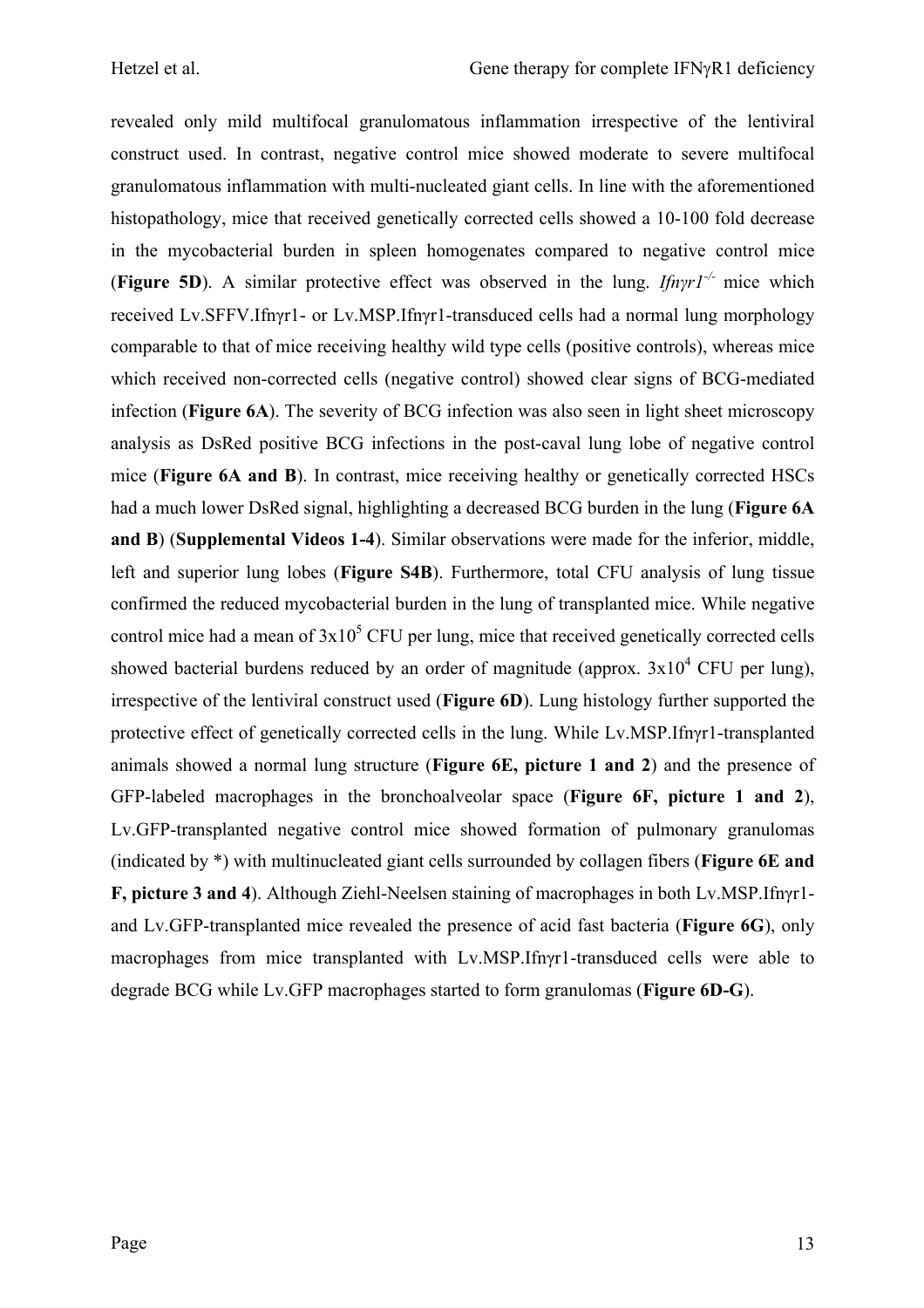#### **Discussion**

In the present study, we demonstrate that a HSCGT approach for IFNγR1 deficiency is feasible and that lentiviral gene transfer can correct the IFNγ signaling pathway in HSCderived macrophages *in vitro*. As a consequence, we established an HSCGT approach using *Ifn* $\gamma r I^{-1}$  mice and evaluated the therapeutic benefit of our HSCGT approach in a clinically relevant infection model using BCG. Thus, we highlight a new treatment approach, which is able to restore anti-mycobacterial activity of macrophages in lung and spleen. This observation is of clinical relevance, as patients suffering from AR complete IFNγR1 deficiency have poor prognosis and often die in early childhood due to disseminated infections with BCG and/or other EM  $8,10$ .

The feasibility and clinical transfer of HSCGT using retroviral vector technology has already been proven for other PIDs such as WAS, CGD, SCID-X1, or ADA-SCID<sup>1-4</sup>, leading to the first marketing approval of an *ex vivo* gene therapy <sup>43</sup>. In our model, similar to the aforementioned approaches, we have transplanted genetically corrected HSCs into lethally irradiated *Ifnγr1-/-* mice prior to BCG infection. In this transplantation scenario, HSC are able to migrate to the bone marrow and engraft in the host. However, this approach might not be feasible in a transplantation scenario in which genetically corrected HSCs will be transplanted into patients who carry disseminated mycobacterial infections. Here, high levels of IFNγ in the plasma of patients may interfere with the engraftment of donor HSCs. Similar to attempts of HSCT using HLA-identical relatives, IFNγ may induce proliferation of genetically corrected HSCs, which hampers the engraftment potential of the HSCs and could ultimately lead to graft rejection <sup>22,27</sup>. To circumvent this problem, humanized anti-IFN $\gamma$  antibody (Fontolizumab; HuZAF) could be used in combination with rigorous antibiotic treatment to open a therapeutic window for the transplantation of autologous and genetically corrected  $HSCs$ <sup>44</sup>.

As an alternative to the antibiotic/HuZAF therapy, systemic transplantation of genetically corrected or healthy macrophages could be performed in AR complete IFNγR1 or IFNγR2 deficient patients. Here, transplanted macrophages may be able to eradicate disseminated infections and to clear IFNγ from the plasma at the very same time, thus opening a therapeutic window for subsequent HSCGT. To strengthen this innovative approach, the intra-pulmonary transplantation of macrophages was shown to be very effective for the treatment of hereditary pulmonary alveolar proteinosis (her $PAP$ )<sup>45,46</sup>. Macrophages transferred directly into the lungs of diseased PAP mice could engraft and improve PAP-related disease symptoms in a very short time frame, favoring this concept to be also suited as a bridging therapy of AR complete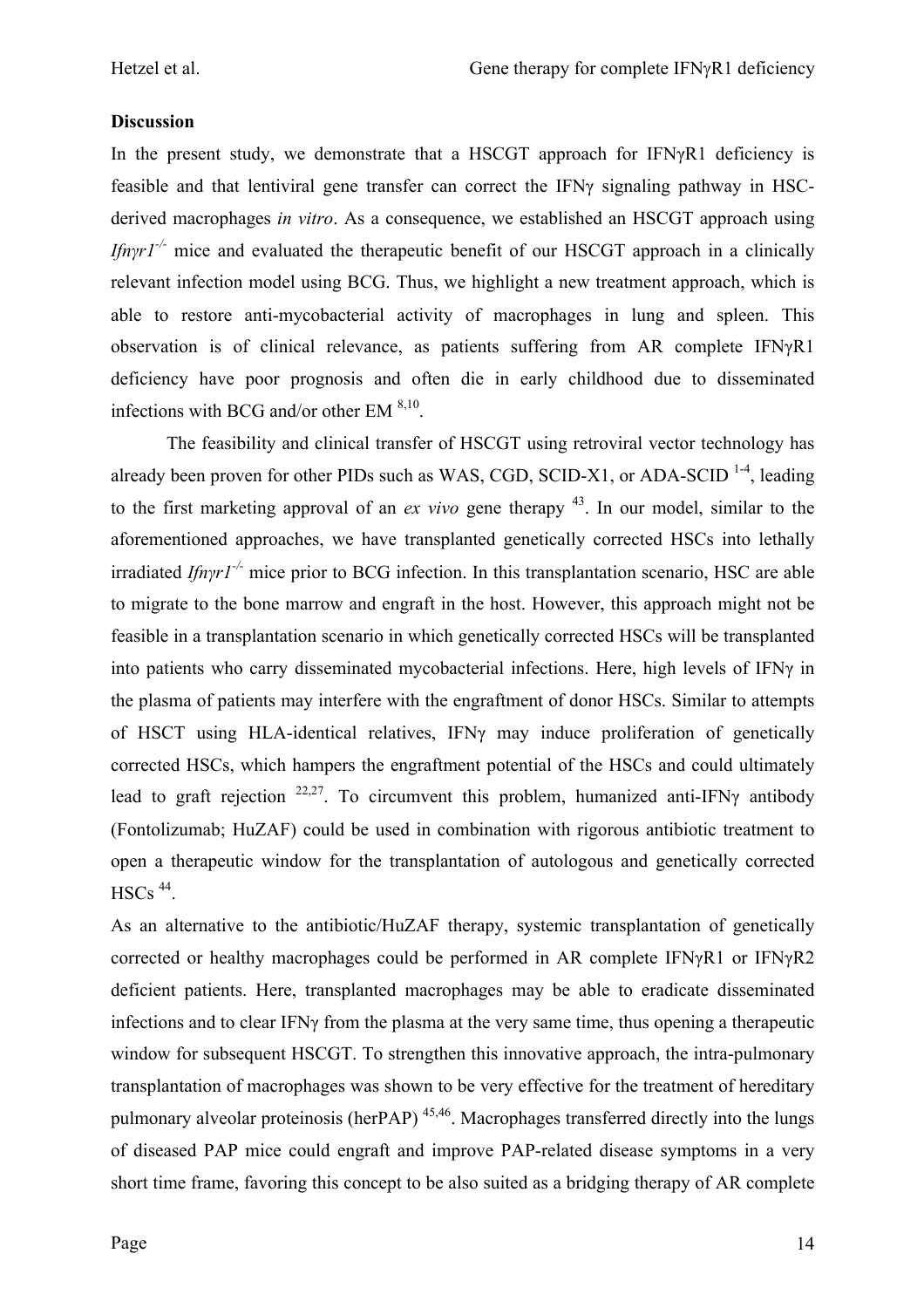IFNγR1 or -2 deficiencies. In our study, we have performed HSCGT using genetically corrected HSCs. The therapeutic benefit observed *in vivo*, however, is presumably based on corrected macrophages, which are derived from the donor graft. In fact, a direct link between the pathophysiology of MSMD and macrophages remains as of yet elusive. To shed light into the contribution of myeloid cells to the disease progression of MSMD, we have used lentiviral vectors, which express the therapeutic *Ifnγr1* transgene in a myeloid cell type specific fashion. Using these vectors, we could prove a direct link of genetically corrected myeloid cells to the improved disease parameters observed in transplanted mice, suggesting an important role of macrophages in MSMD. Of note, macrophages and especially tissue resident macrophages (TRMs) play a pivotal role in the progression of different diseases 47-50. The important role of macrophages is further underlined by the detection of GFP-positive macrophages in the lung and the sustained lung tissue integrity, post BCG infection of transplanted animals. In fact, analyzing the VCNs in transplanted animals revealed increased VCNs in lung compared to bone marrow of mice which had exclusively received genetically corrected HSC, suggesting that there might be *in vivo* selection of macrophages post BCG infection.

The rise of modern technologies such as generation of macrophage from induced pluripotent stem cells <sup>51,52</sup> and the recent insights in tissue resident macrophage self-renewal and plasticity 53-55 further encourages the use of modern cell types to treat the life-threatening condition of IFNγR1 deficiency in human.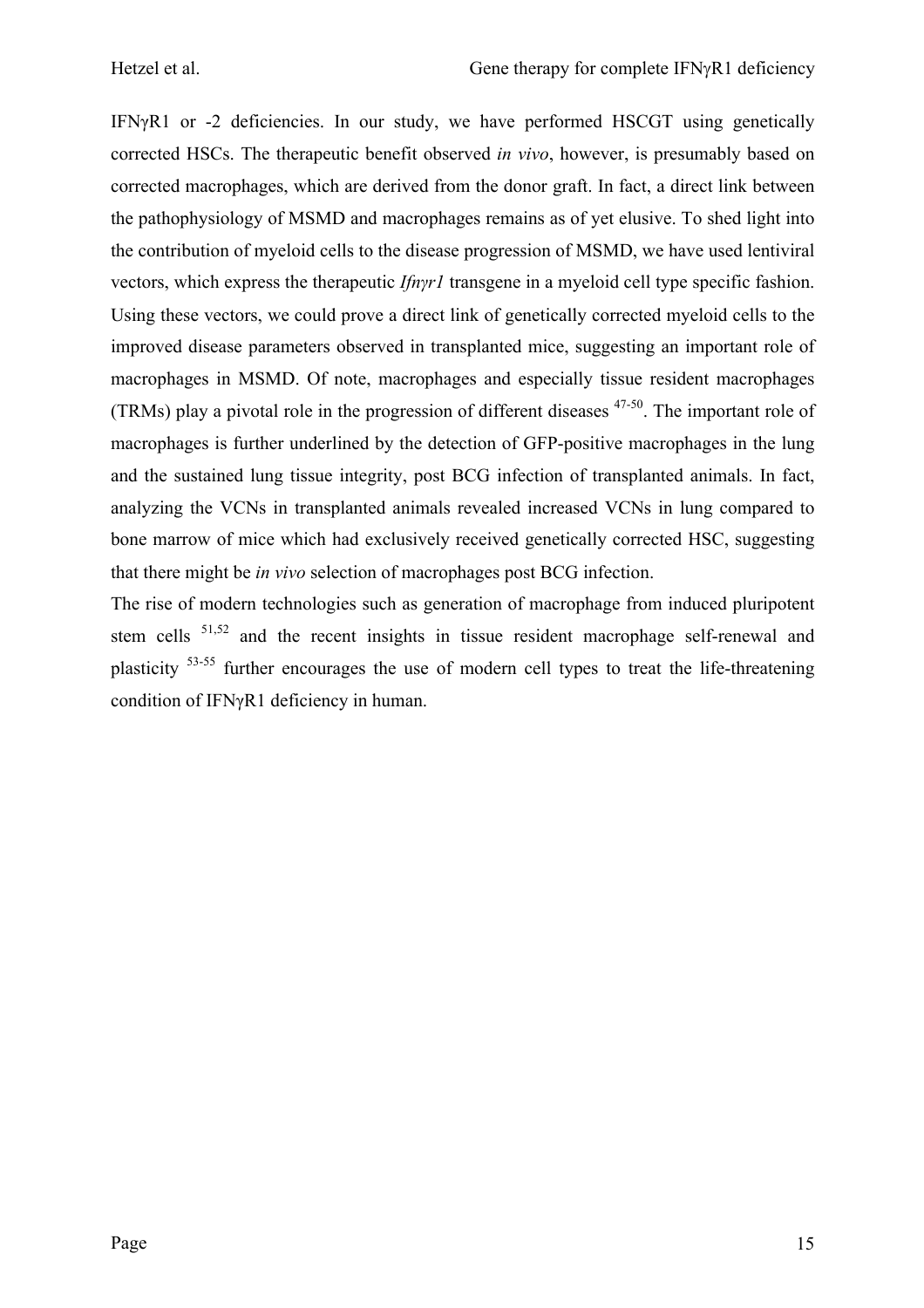#### **Acknowledgments**

The authors thank Doreen Lüttge and Theresa Buchegger (both Hannover Medical School) for excellent technical assistance. *Mycobacterium bovis* BCG was kindly provided by Maximilliano Gutierrez (The Francis Crick Institute, London UK). This work was supported by grants from the Deutsche Forschungsgemeinschaft (Cluster of Excellence REBIRTH; Exc 62/1 to N.L., R.F. and A.S. as well as DFG LA 3680/2-1, Sonderforschungsbereich SFB738 to A.S.), the Else Kröner-Fresenius-Stiftung (EKFS; 2015\_A92 to N.L.), German Centre for Infection Research (DZIF e.V., MD stipend for J.S.), the Joachim Herz Stiftung (N.L.), and MHH Hannover ("Young Academy" program to N.L.).

#### **Author contribution**

M.H., A.M., P.B. and N.L. designed the study, wrote the paper and performed experiments. A.H.H.N., J.S., O.H., M.P.K., S.B., R.M., D.B., V.H., W.B., F.C.B., R.G performed experiments and analyzed data. R.F., B.G., J.B., J.L.C., A.S., D.J., O.H., and U.K provided conceptual advice, discussed results and edited the manuscript.

### **Conflict of Interest**

All authors declare no financial interest.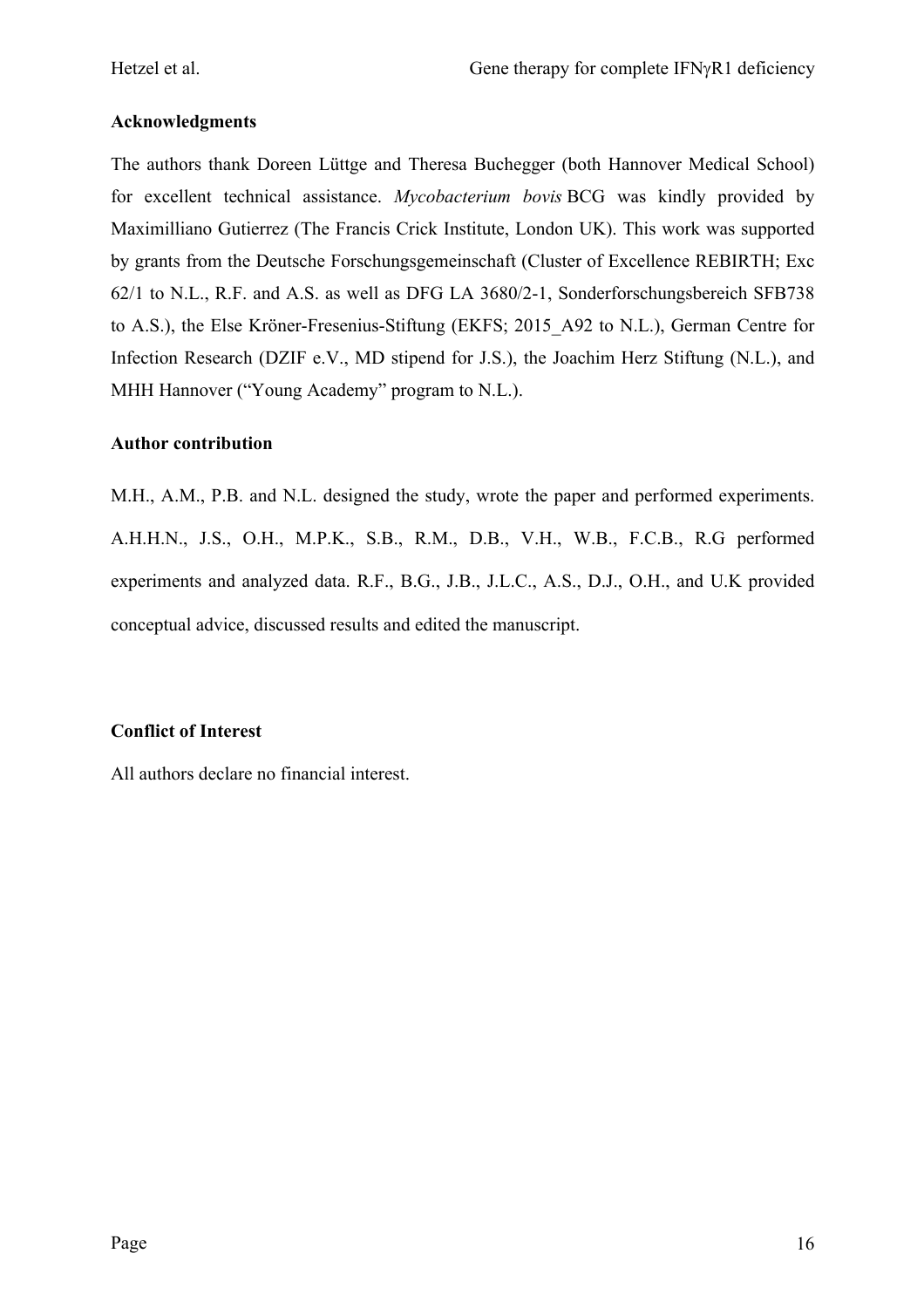# **References**

1. Aiuti A, Biasco L, Scaramuzza S, et al. Lentiviral hematopoietic stem cell gene therapy in patients with Wiskott-Aldrich syndrome. *Science*. 2013;341(6148):1233151.

2. Aiuti A, Slavin S, Aker M, et al. Correction of ADA-SCID by stem cell gene therapy combined with nonmyeloablative conditioning. *Science*. 2002;296(5577):2410-2413.

3. Cavazzana-Calvo M, Hacein-Bey S, de Saint Basile G, et al. Gene therapy of human severe combined immunodeficiency (SCID)-X1 disease. *Science*. 2000;288(5466):669-672.

4. Ott MG, Schmidt M, Schwarzwaelder K, et al. Correction of X-linked chronic granulomatous disease by gene therapy, augmented by insertional activation of MDS1-EVI1, PRDM16 or SETBP1. *Nat Med*. 2006;12(4):401-409.

5. Kaufmann KB, Buning H, Galy A, Schambach A, Grez M. Gene therapy on the move. *EMBO Mol Med*. 2013;5(11):1642-1661.

6. Jouanguy E, Altare F, Lamhamedi S, et al. Interferon-gamma-receptor deficiency in an infant with fatal bacille Calmette-Guerin infection. *N Engl J Med*. 1996;335(26):1956- 1961.

7. Newport MJ, Huxley CM, Huston S, et al. A mutation in the interferon-gammareceptor gene and susceptibility to mycobacterial infection. *N Engl J Med*. 1996;335(26):1941-1949.

8. Bustamante J, Boisson-Dupuis S, Abel L, Casanova JL. Mendelian susceptibility to mycobacterial disease: genetic, immunological, and clinical features of inborn errors of IFNgamma immunity. *Semin Immunol*. 2014;26(6):454-470.

9. Dorman SE, Holland SM. Mutation in the signal-transducing chain of the interferongamma receptor and susceptibility to mycobacterial infection. *J Clin Invest*. 1998;101(11):2364-2369.

10. Dorman SE, Picard C, Lammas D, et al. Clinical features of dominant and recessive interferon gamma receptor 1 deficiencies. *Lancet*. 2004;364(9451):2113-2121.

11. Koscielniak E, de Boer T, Dupuis S, Naumann L, Casanova JL, Ottenhoff TH. Disseminated Mycobacterium peregrinum infection in a child with complete interferongamma receptor-1 deficiency. *Pediatr Infect Dis J*. 2003;22(4):378-380.

12. Marazzi MG, Chapgier A, Defilippi AC, et al. Disseminated Mycobacterium scrofulaceum infection in a child with interferon-gamma receptor 1 deficiency. *Int J Infect Dis*. 2010;14(2):e167-170.

13. Pierre-Audigier C, Jouanguy E, Lamhamedi S, et al. Fatal disseminated Mycobacterium smegmatis infection in a child with inherited interferon gamma receptor deficiency. *Clin Infect Dis*. 1997;24(5):982-984.

14. Gutierrez MJ, Kalra N, Horwitz A, Nino G. Novel Mutation of Interferon-gamma Receptor 1 Gene Presenting as Early Life Mycobacterial Bronchial Disease. *J Investig Med High Impact Case Rep*. 2016;4(4):2324709616675463.

15. Khanolkar A, Kirschmann DA, Caparelli EA, et al. CD4-T cell-restricted IL-2 signaling defect in a patient with a novel IFNGR1-deficiency. *J Allergy Clin Immunol*. 2017. 16. van de Vosse E, van Dissel JT. IFN-gammaR1 defects: Mutation update and

description of the IFNGR1 variation database. *Hum Mutat*. 2017;38(10):1286-1296. 17. Jouanguy E, Dupuis S, Pallier A, et al. In a novel form of IFN-gamma receptor 1

deficiency, cell surface receptors fail to bind IFN-gamma. *J Clin Invest*. 2000;105(10):1429- 1436.

18. de Vor IC, van der Meulen PM, Bekker V, et al. Deletion of the entire interferongamma receptor 1 gene causing complete deficiency in three related patients. *J Clin Immunol*. 2016;36(3):195-203.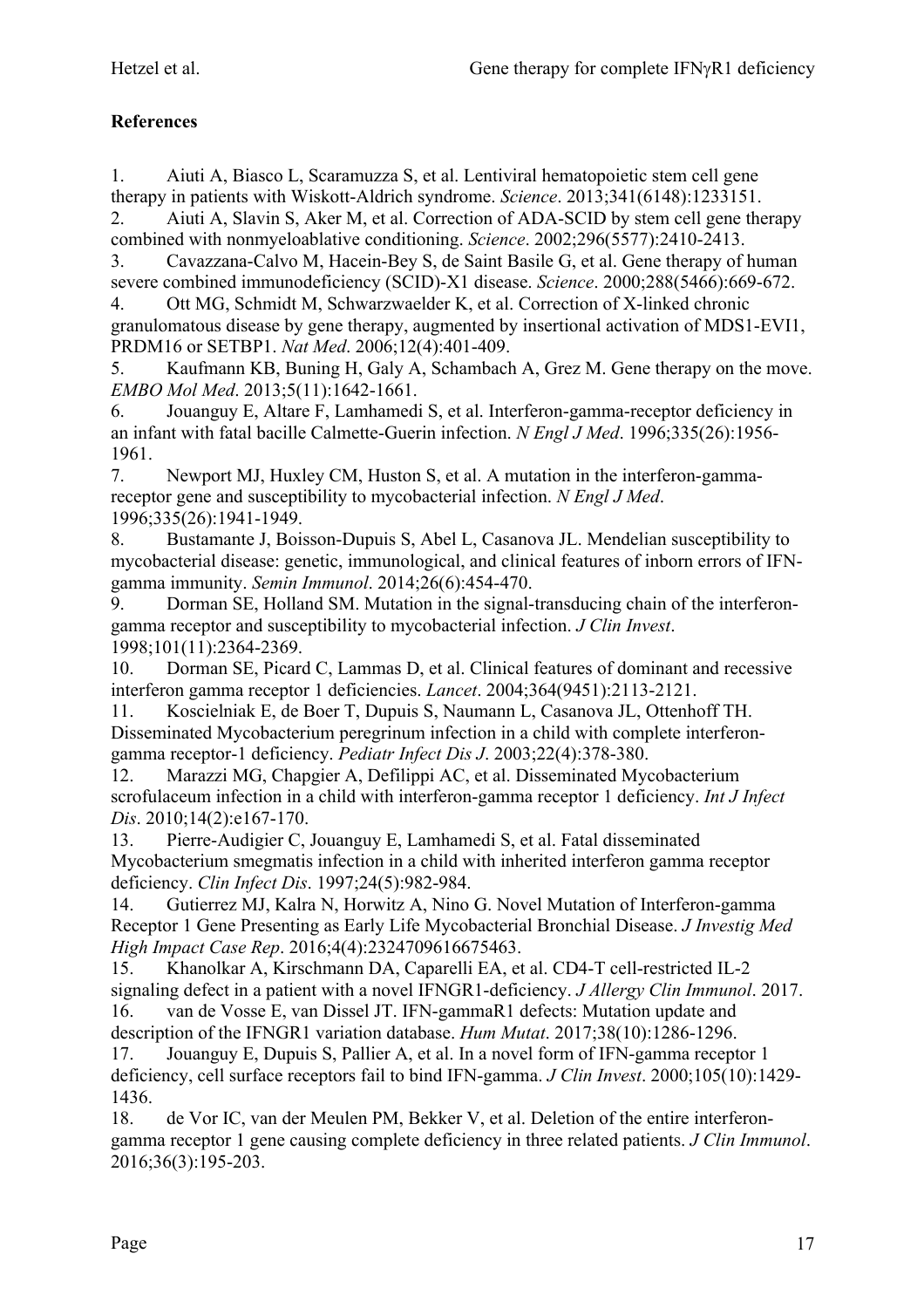19. Tesi B, Sieni E, Neves C, et al. Hemophagocytic lymphohistiocytosis in 2 patients with underlying IFN-gamma receptor deficiency. *J Allergy Clin Immunol*. 2015;135(6):1638- 1641.

20. Olbrich P, Martinez-Saavedra MT, Perez-Hurtado JM, et al. Diagnostic and therapeutic challenges in a child with complete interferon-gamma receptor 1 deficiency. *Pediatr Blood Cancer*. 2015;62(11):2036-2039.

21. Chantrain CF, Bruwier A, Brichard B, et al. Successful hematopoietic stem cell transplantation in a child with active disseminated Mycobacterium fortuitum infection and interferon-gamma receptor 1 deficiency. *Bone Marrow Transplant*. 2006;38(1):75-76.

22. Roesler J, Horwitz ME, Picard C, et al. Hematopoietic stem cell transplantation for complete IFN-gamma receptor 1 deficiency: a multi-institutional survey. *J Pediatr*. 2004;145(6):806-812.

23. Horwitz ME, Uzel G, Linton GF, et al. Persistent Mycobacterium avium infection following nonmyeloablative allogeneic peripheral blood stem cell transplantation for interferon-gamma receptor-1 deficiency. *Blood*. 2003;102(7):2692-2694.

24. Reuter U, Roesler J, Thiede C, et al. Correction of complete interferon-gamma receptor 1 deficiency by bone marrow transplantation. *Blood*. 2002;100(12):4234-4235. 25. Rottman M, Soudais C, Vogt G, et al. IFN-gamma mediates the rejection of

haematopoietic stem cells in IFN-gammaR1-deficient hosts. *PLoS Med*. 2008;5(1):e26. 26. Delisle JS, Gaboury L, Belanger MP, Tasse E, Yagita H, Perreault C. Graft-versushost disease causes failure of donor hematopoiesis and lymphopoiesis in interferon-gamma receptor-deficient hosts. *Blood*. 2008;112(5):2111-2119.

27. Baldridge MT, King KY, Boles NC, Weksberg DC, Goodell MA. Quiescent haematopoietic stem cells are activated by IFN-gamma in response to chronic infection. *Nature*. 2010;465(7299):793-797.

28. de Bruin AM, Demirel O, Hooibrink B, Brandts CH, Nolte MA. Interferon-gamma impairs proliferation of hematopoietic stem cells in mice. *Blood*. 2013;121(18):3578-3585.

29. Pronk CJ, Veiby OP, Bryder D, Jacobsen SE. Tumor necrosis factor restricts hematopoietic stem cell activity in mice: involvement of two distinct receptors. *J Exp Med*. 2011;208(8):1563-1570.

30. Rezzoug F, Huang Y, Tanner MK, et al. TNF-alpha is critical to facilitate hemopoietic stem cell engraftment and function. *J Immunol*. 2008;180(1):49-57.

31. Mucci A, Kunkiel J, Suzuki T, et al. Murine iPSC-Derived Macrophages as a Tool for Disease Modeling of Hereditary Pulmonary Alveolar Proteinosis due to Csf2rb Deficiency. *Stem Cell Reports*. 2016;7(2):292-305.

32. Lee CM, Hu J. Cell density during differentiation can alter the phenotype of bone marrow-derived macrophages. *Cell Biosci*. 2013;3:30.

33. Anes E, Peyron P, Staali L, et al. Dynamic life and death interactions between Mycobacterium smegmatis and J774 macrophages. *Cell Microbiol*. 2006;8(6):939-960.

34. Erturk A, Becker K, Jahrling N, et al. Three-dimensional imaging of solvent-cleared organs using 3DISCO. *Nat Protoc*. 2012;7(11):1983-1995.

35. Huang S, Hendriks W, Althage A, et al. Immune response in mice that lack the interferon-gamma receptor. *Science*. 1993;259(5102):1742-1745.

36. Steimle V, Siegrist CA, Mottet A, Lisowska-Grospierre B, Mach B. Regulation of MHC class II expression by interferon-gamma mediated by the transactivator gene CIITA. *Science*. 1994;265(5168):106-109.

37. Bach EA, Aguet M, Schreiber RD. The IFN gamma receptor: a paradigm for cytokine receptor signaling. *Annu Rev Immunol*. 1997;15:563-591.

38. Munn DH, Shafizadeh E, Attwood JT, Bondarev I, Pashine A, Mellor AL. Inhibition of T cell proliferation by macrophage tryptophan catabolism. *J Exp Med*. 1999;189(9):1363- 1372.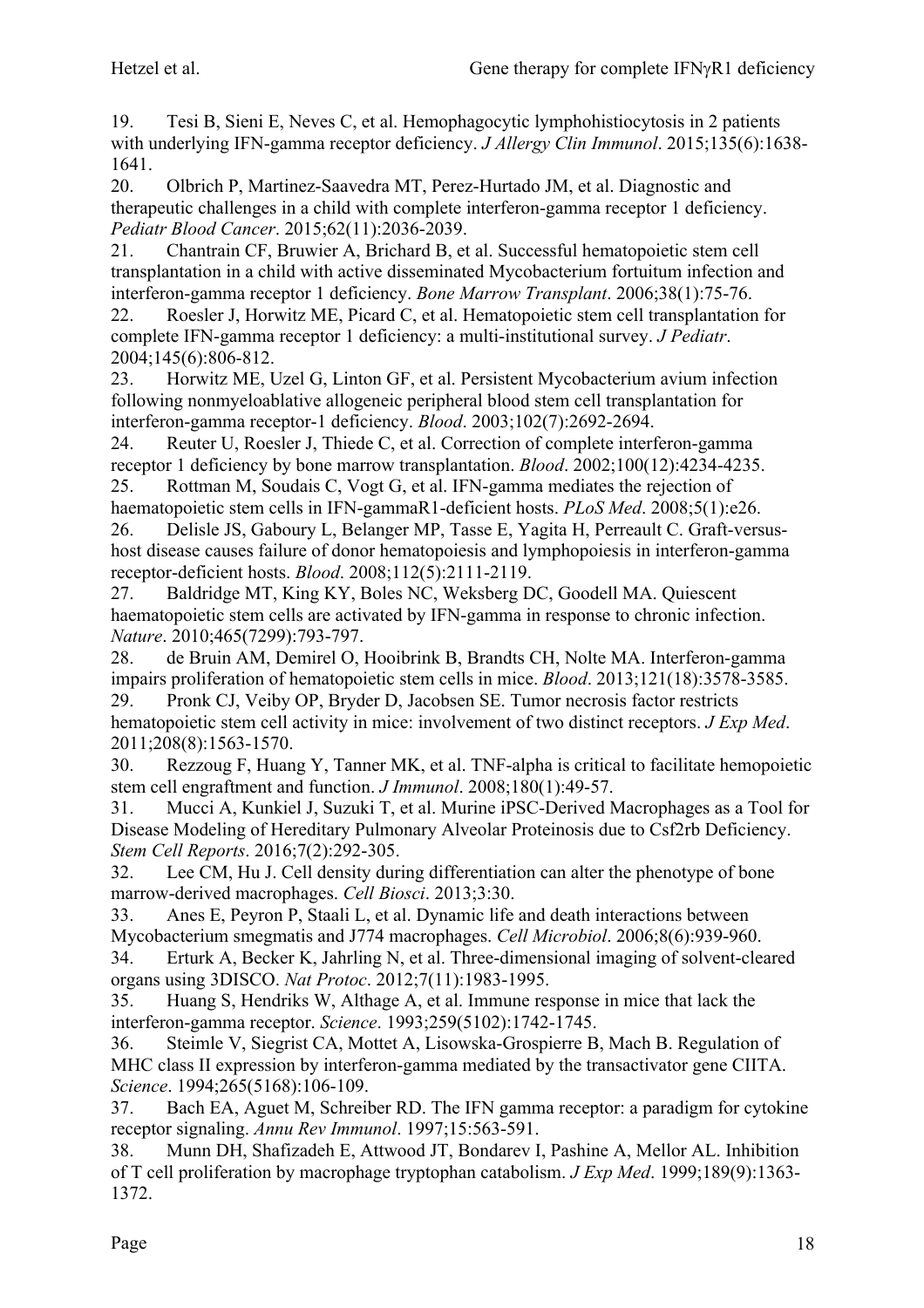39. Brendel C, Hanseler W, Wohlgensinger V, et al. Human miR223 promoter as a novel myelo-specific promoter for chronic granulomatous disease gene therapy. *Hum Gene Ther Methods*. 2013;24(3):151-159.

40. Chiriaco M, Farinelli G, Capo V, et al. Dual-regulated lentiviral vector for gene therapy of X-linked chronic granulomatosis. *Mol Ther*. 2014;22(8):1472-1483.

41. He W, Qiang M, Ma W, et al. Development of a synthetic promoter for macrophage gene therapy. *Hum Gene Ther*. 2006;17(9):949-959.

42. Abadie V, Badell E, Douillard P, et al. Neutrophils rapidly migrate via lymphatics after Mycobacterium bovis BCG intradermal vaccination and shuttle live bacilli to the draining lymph nodes. *Blood*. 2005;106(5):1843-1850.

43. Aiuti A, Roncarolo MG, Naldini L. Gene therapy for ADA-SCID, the first marketing approval of an ex vivo gene therapy in Europe: paving the road for the next generation of advanced therapy medicinal products. *EMBO Mol Med*. 2017;9(6):737-740.

44. Hommes DW, Mikhajlova TL, Stoinov S, et al. Fontolizumab, a humanised antiinterferon gamma antibody, demonstrates safety and clinical activity in patients with moderate to severe Crohn's disease. *Gut*. 2006;55(8):1131-1137.

45. Happle C, Lachmann N, Skuljec J, et al. Pulmonary transplantation of macrophage progenitors as effective and long-lasting therapy for hereditary pulmonary alveolar proteinosis. *Sci Transl Med*. 2014;6(250):250ra113.

46. Suzuki T, Arumugam P, Sakagami T, et al. Pulmonary macrophage transplantation therapy. *Nature*. 2014;514(7523):450-454.

47. Cartier N, Lewis CA, Zhang R, Rossi FM. The role of microglia in human disease: therapeutic tool or target? *Acta Neuropathol*. 2014;128(3):363-380.

48. Kleff V, Sorg UR, Bury C, et al. Gene therapy of beta(c)-deficient pulmonary alveolar proteinosis (beta(c)-PAP): studies in a murine in vivo model. *Mol Ther*. 2008;16(4):757-764.

49. Kovtunovych G, Ghosh MC, Ollivierre W, et al. Wild-type macrophages reverse disease in heme oxygenase 1-deficient mice. *Blood*. 2014;124(9):1522-1530.

50. Suzuki T, Sakagami T, Rubin BK, et al. Familial pulmonary alveolar proteinosis caused by mutations in CSF2RA. *J Exp Med*. 2008;205(12):2703-2710.

51. Lachmann N, Ackermann M, Frenzel E, et al. Large-scale hematopoietic differentiation of human induced pluripotent stem cells provides granulocytes or macrophages for cell replacement therapies. *Stem Cell Reports*. 2015;4(2):282-296.

52. Lachmann N, Happle C, Ackermann M, et al. Gene correction of human induced pluripotent stem cells repairs the cellular phenotype in pulmonary alveolar proteinosis. *Am J Respir Crit Care Med*. 2014;189(2):167-182.

53. Lavin Y, Winter D, Blecher-Gonen R, et al. Tissue-resident macrophage enhancer landscapes are shaped by the local microenvironment. *Cell*. 2014;159(6):1312-1326.

54. Imperatore F, Maurizio J, Vargas Aguilar S, et al. SIRT1 regulates macrophage selfrenewal. *EMBO J*. 2017;36(16):2353-2372.

55. Davies LC, Jenkins SJ, Allen JE, Taylor PR. Tissue-resident macrophages. *Nat Immunol*. 2013;14(10):986-995.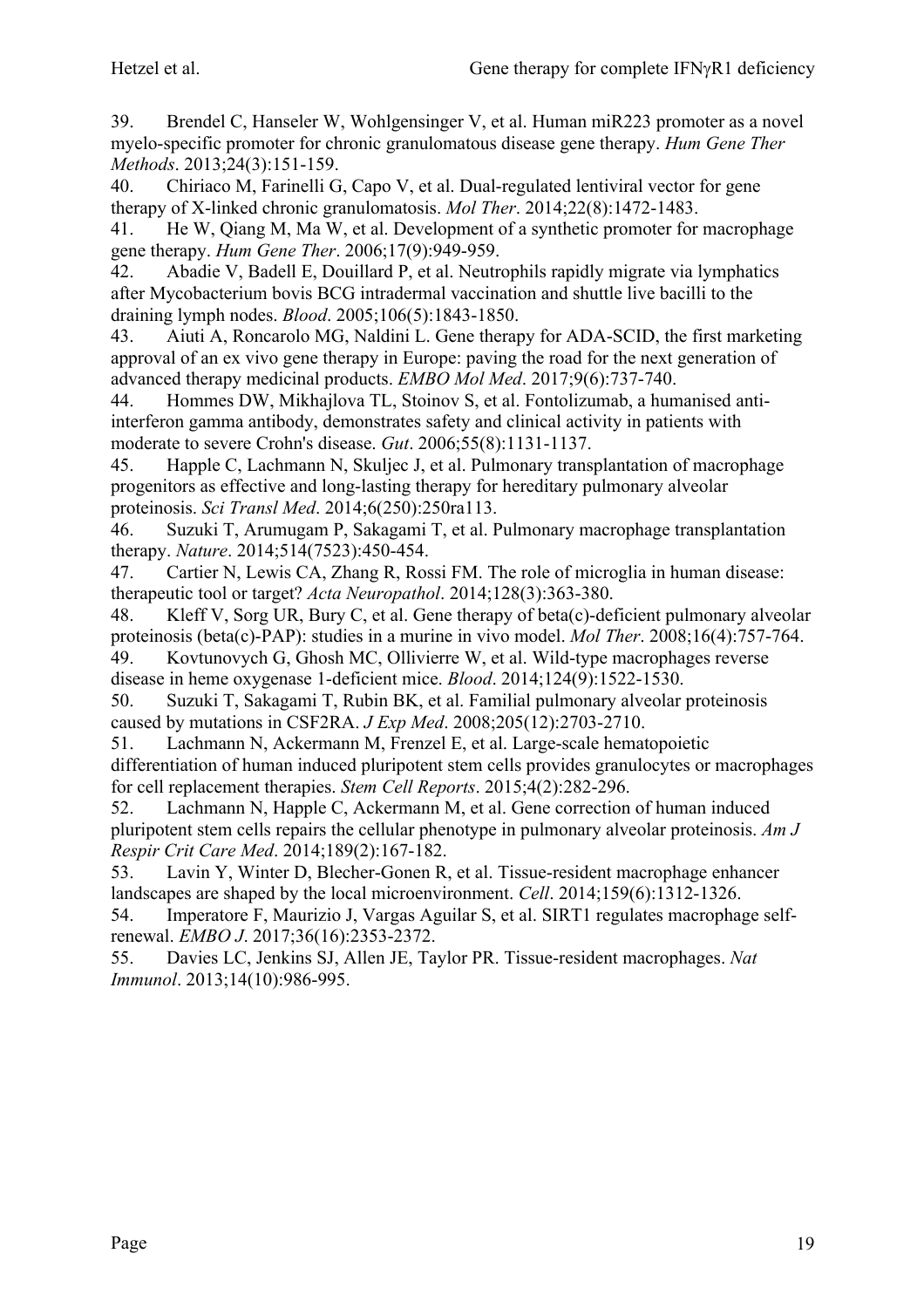## **Figure Legends**

**Figure 1. Constitutive lentiviral** *Ifnγr1* **overexpression in** *Ifnγr1-/-* **macrophages.** (A) Schematic representation of the lentiviral vector Lv.SFFV.Ifnγr1 expressing the *Ifnγr1* cDNA by a spleen focus forming virus (SFFV) promoter coupled to a GFP reporter via an internal ribosomal entry site (IRES). (B) GFP expression in *Ifnγr1-/-* macrophages without (left plot) and with transduction (middle plot) using the Lv.SFFV.Ifnγr1 vector. Histogram depicting IFNγR1 (CD119) expression in *Ifnγr1-/-* (black), WT (blue) and Lv.SFFV.Ifnγr1-transduced (blue) macrophages compared to an isotype control (grey). (C) WT (left), *Ifnγr1-/-* (middle), and Lv.SFFV.Ifnγr1 (right) macrophages presenting characteristic morphology in representative cytospins. (D) Characteristic macrophage surface marker expression of CD11b (left), CD200R (middle), and F4/80 (right) at similar levels on WT (green), *Ifnγr1-/-* (red), and Lv.SFFV.Ifnγr1-transduced (black) macrophages compared to unstained samples (grey).

**Figure 2. Restored macrophage functionality upon Lv.SFFV.Ifnγr1 transduction of**  *Ifnγr1-/-* **cells.** (A) Representative histograms depicting MHC-II upregulation on IFNγstimulated (black) vs. unstimulated (grey) WT, *Ifnγr1-/-*, and Lv.SFFV.Ifnγr1-transduced macrophages. Bar graphs depicting summarized results of three independent experiments (2 way ANOVA using Sidak's multiple comparisons post hoc testing,  $ns = not$  significant, \*\*\*p≤0,001, \*\*\*\*p≤0,0001). (B) Representative histograms depicting CD86 upregulation on IFNγ-stimulated (black) vs. unstimulated (grey) WT, *Ifnγr1-/-*, and Lv.SFFV.Ifnγr1-transduced macrophages. Bar graphs depicting summarized results of three independent experiments (2 way ANOVA using Sidak's multiple comparisons post hoc testing,  $ns = not$  significant, \*p≤0,05, \*\*p≤0,01). (C) IFNγ internalization of WT, *Ifnγr1-/-*, and Lv.SFFV.Ifnγr1 transduced macrophages over 24 h (normalized to 0h; n=4; 2-way ANOVA using Tukey's multiple comparisons post hoc testing, \*\*\*\*p≤0,0001). (D) Phosphorylation of STAT1 (pSTAT1) in unstimulated (-) and IFNγ-stimulated (+) WT, *Ifnγr1-/-*, and Lv.SFFV.Ifnγr1 transduced macrophages compared to GAPDH loading control. (E) Relative mRNA expression of *Irf1*, *Nos2*, and *Ido* in IFNγ-stimulated WT, *Ifnγr1-/-*, and Lv.SFFV.Ifnγr1 transduced macrophages normalized to unstimulated samples (*Irf1*: n=4, *Nos2*, *Ido*: n=3). (F) Induction of ovalbumin-specific T cell proliferation by WT (black), *Ifnγr1-/-* (light grey), and Lv.SFFV.Ifnγr1-transduced (dark grey) macrophages upon stimulation with IFNγ (left bars) or IFN $\gamma$  and ovalbumin (OVA, right bars). Bars depicting the percentage of eFluor670<sup>low</sup>  $CD4<sup>+</sup>$  T cells (n=3; 2-way ANOVA using Bonferroni's multiple comparisons post hoc testing, \*\*p≤0,01, \*\*\*p≤0,001). (G) Bacterial burden of *Mycobacterium avium* in macrophages 0 h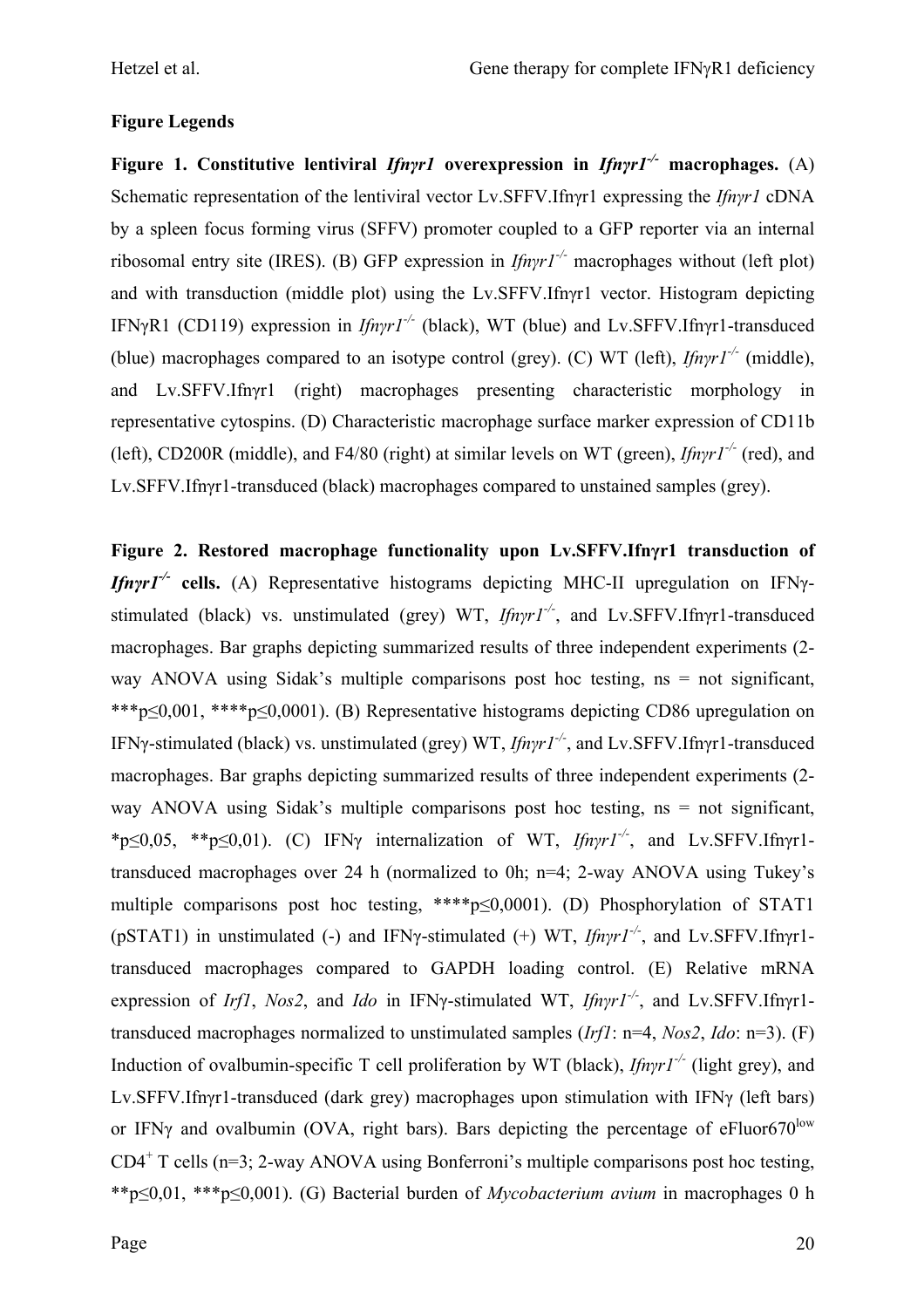(black) and 24 h (grey) after infection (n=3; 2-way ANOVA using Sidak's multiple comparisons post hoc testing, \*\*\*p≤0,001, \*\*\*\*p≤0,0001). (H) Bacterial burden of *Bacillus Calmette Guérin* in macrophages 8 days after infection (normalized to uptake value 4 h after infection; n=3; one-way ANOVA using Dunnett's multiple comparisons post hoc testing,  $*$  $p \le 0.01$ ).

**Figure 3. Expression and function of myeloid- specific lentiviral** *Ifnγr1* **overexpression in**  *Ifnγr1-/-* **macrophages.** (A) Schematic representation of the lentiviral vectors expressing the *Ifnγr1* cDNA by a synthetic myeloid specific promoter (Lv.MSP.Ifnγr1) or a miRNA223 promoter (Lv.miR223.Ifnγr1) both coupled to a GFP reporter via an internal ribosomal entry site (IRES). (B) Histogram depicting IFNγR1 expression in *Ifnγr1-/-* (grey), WT (green), Lv.MSP.Ifnγr1-transduced (blue) and Lv.miR223.Ifnγr1-transduced (orange) macrophages. Bar graphs depicting the mean fluorescence intensity (MFI) of IFNγR1 (CD119; n=3; oneway ANOVA using Dunnett's multiple comparisons post hoc testing,  $*_{p\leq 0,01}$ , \*\*\*\*p≤0,0001). (C) Representative brightfield, GFP- and autofluorescence pictures of mocktransduced (left), Lv.MSP.Ifnγr1-transduced (middle), and Lv.miR223.Ifnγr1-transduced (right) macrophages. (D) Representative histograms depicting MHC-II upregulation on IFNγstimulated (black) vs. unstimulated (grey) WT, *Ifnγr1-/-*, Lv.MSP.Ifnγr1-transduced, and Lv.miR223.Ifnγr1-transduced macrophages. Bar graphs depicting summarized results of four independent experiments (one-way ANOVA using Dunnett's multiple comparisons post hoc testing, \*p≤0,05). (E) Representative histograms depicting CD86 upregulation on IFNγstimulated (black) vs. unstimulated (grey) WT, *Ifnγr1-/-*, Lv.MSP.Ifnγr1-transduced, and Lv.miR223.Ifnγr1-transduced macrophages. Bar graphs depicting summarized results of four independent experiments (one-way ANOVA using Dunnett's multiple comparisons post hoc testing, ns = not significant). (F) Relative mRNA expression of *Irf1* and *Nos2* in IFNγstimulated WT, *Ifnγr1-/-*, Lv.MSP.Ifnγr1-transduced, and Lv.miR223.Ifnγr1-transduced macrophages (grey) normalized to unstimulated samples (black; n=4). (G) IFN $\gamma$ internalization of WT (black), *Ifnγr1-/-* (grey), Lv.MSP.Ifnγr1-transduced (red), and Lv.miR223.Ifnγr1-transduced (green) macrophages over 32 h (normalized to 0 h; n=3; 2-way ANOVA using Tukey's multiple comparisons post hoc testing; \*\*\*\*p≤0,0001). (H) Bacterial burden of *Bacillus Calmette Guérin* in Lv.MSP.Ifnγr1-transduced and Lv.miR223.Ifnγr1 transduced macrophages 24 h after infection sorted positive and negative for GFP expression (normalized to uptake value 0 h after infection;  $n=3$ ).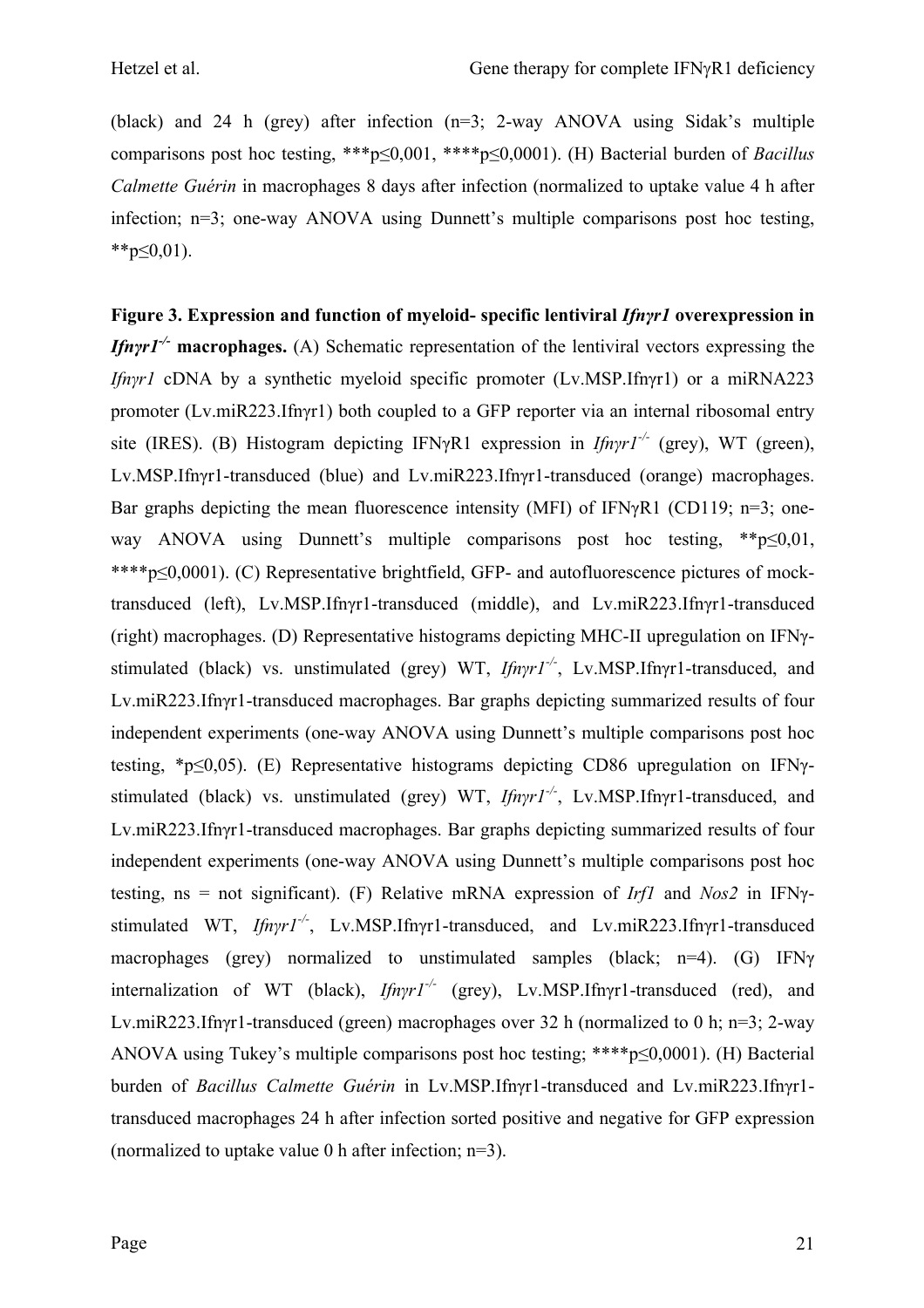**Figure 4. Engraftment of lentiviral** *Ifnγr1* **overexpressing cells rescues** *Ifnγr1-/-* **mice from lethal pulmonary BCG infection.** (A) Schematic representation of the experimental outline. *Ifnγr1-/-* mice were lethally irradiated and transplanted with lineage negative *Ifnγr1-/* cells transduced with Lv.SFFV.Ifnγr1 or Lv.MSP.Ifnγr1. After hematopoietic reconstitution, DsRed labelled BCG was instilled to the lungs of the transplanted mice. Final analysis was performed latest 9 weeks after infection. (B) Number of vector copies (VCN) integrated into cells in the bone marrow (BM) and lungs (L) of transplanted and infected mice. Equal symbols represent VCN of the same mouse in BM and L  $(n\geq 3; p\n-values are shown)$ . (C) Kaplan-Meier-curve depicting the survival of mice after BCG infection in two independent experiments (positive ctrl n=6 (mice receiving WT cells), negative ctrl n=13 (mice receiving Lv.GFP-transduced *Ifnγr1-/-* cells), Lv.SFFV.Ifnγr1 n=7, Lv.MSP.Ifnγr1 n=6). (D) IFNγ serum levels of mice 2, 4, 6 and 8 weeks after infection. Mean and SEM are shown for three independent experiments (positive ctrl n=9 (mice receiving WT cells), negative ctrl n=9 (mice receiving Lv.GFP-transduced *Ifnγr1-/-* cells and non-transplanted *Ifnγr1-/-* mice), Lv.SFFV.Ifnyr1 and Lv.MSP.Ifnyr1 n=7).

**Figure 5. Prevention of severe splenomegaly upon constitutive or myeloid-specific** *Ifnγr1* **overexpression.** (A) Representative macroscopic pictures of spleens isolated from mice 9 weeks after infection. Scale bar 2 cm (positive ctrl = mouse receiving WT cells, negative ctrl = non-transplanted *Ifnγr1-/-* mouse). (B) Spleen-to-body weight ratio depicting the normalized spleen weight of individual mice 9 weeks after infection. Mean and SEM are shown for three independent experiments (positive ctrl n=10 (mice receiving WT cells), negative ctrl n=13 (mice receiving Lv.GFP-transduced *Ifnγr1-/-* cells and non-transplanted *Ifnγr1-/-* mice), Lv.SFFV.Ifnγr1 n=10, Lv.MSP.Ifnγr1 n=9, one-way ANOVA using Tukey's multiple comparisons post hoc testing). (C) H&E stained histologic sections of spleens isolated 9 weeks after infection. Positive ctrls (mice receiving WT cells), Lv.SFFV.Ifnγr1 and Lv.MSP.Ifnγr1 mice show typical spleen histology with clear separation between white pulp (areas within dotted lines,  $\#$ ) and red pulp  $(*)$ , while this separation is absent in negative ctrl mice (mice receiving Lv.GFP-transduced *Ifnγr1<sup>-/-</sup>* cells), 100x magnification. (D) BCG CFU counts of spleen homogenates 9 weeks after infection. Mean and SEM are shown for two independent experiments (positive ctrl n=7 (mice receiving WT cells), negative ctrl n=6 (mice receiving Lv.GFP-transduced *Ifnγr1-/-* cells and non-transplanted *Ifnγr1-/-* mice), Lv.SFFV.Ifn $v1$  n=4, Lv.MSP.Ifn $v1$  n=5).